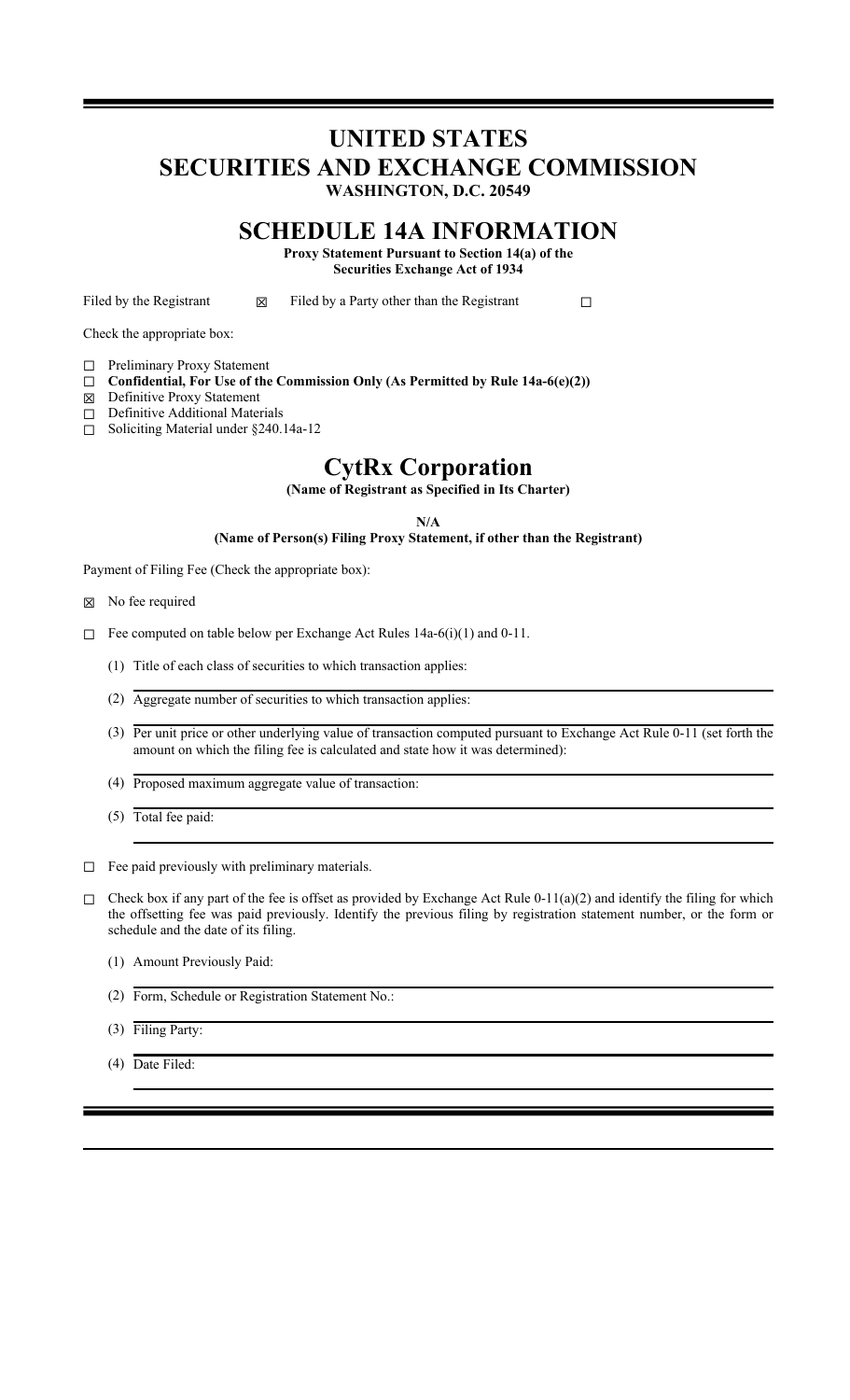

**11726 San Vicente Boulevard Suite 650 Los Angeles, CA 90049**

Dear Stockholder:

You are cordially invited to attend the reconvening of the special meeting of the stockholders (the "Special Meeting") of CytRx Corporation (the "Company"), which was originally opened and subsequently adjourned on September 23, 2021 (the "Original Special Meeting"). The Special Meeting will be held at 10 a.m., Pacific Time, on March 15, 2022, at the Company's corporate offices, located at 11726 San Vicente Blvd, Ste 650, Los Angeles, CA 90049.

Due to COVID-19, we may enforce appropriate social protocols as may be permissible under the law.

Please note that in order to gain admission to the site of the Special Meeting, all attendees will need to present a photo identification card.

Enclosed with this letter are your Notice of Special Meeting of Stockholders, proxy statement and proxy voting card. The attached proxy statement discusses the matter of business to be considered at the Special Meeting. Accordingly, we urge you to review the accompanying material carefully and to promptly return the enclosed proxy card or voting instruction form. On the following pages, we provide answers to frequently asked questions about the Special Meeting. The Notice of Special Meeting of Stockholders and proxy statement are also available at www.proxyvote.com.

The proxy statement discusses the proposals to be considered at the Special Meeting. Please review the voting materials at www.proxyvote.com. We are holding the Special Meeting for the following purposes, which are more fully described in the accompanying proxy statement:

- 1) To approve an amendment to the Company's Restated Certificate of Incorporation to increase the number of shares of its authorized common stock, par value \$0.001 per share (the "Common Stock"), from 41,666,666 shares to 62,393,940 shares, and to make a corresponding change to the number of authorized shares of capital stock (the "Authorized Share Increase Proposal"), in order to comply with the Company's contractual obligations under a securities purchase agreement entered into on July 13, 2021; and
- 2) To approve an adjournment of the Special Meeting to a later date or dates, if necessary, to permit further solicitation and vote of proxies in the event there are not sufficient votes in favor of the Authorized Share Increase Proposal (the "Adjournment Proposal").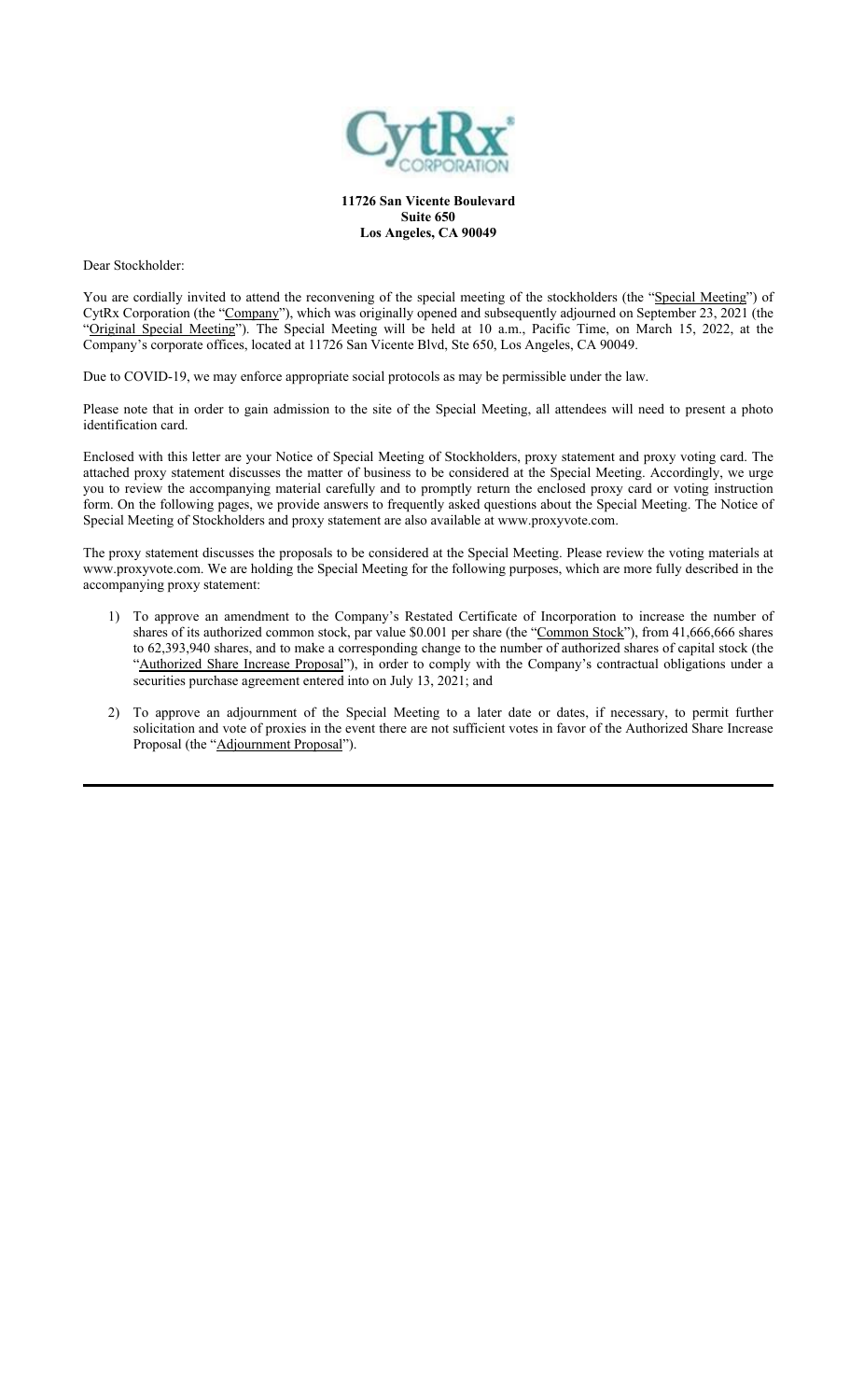Our Board of Directors (the "Board") has fixed the close of business on January 27, 2022 as the record date for determining the stockholders entitled to notice of and to vote at the Special Meeting and any adjournment (s) or postponement(s) thereof.

As described in the proxy statement accompanying this notice, the Company was required, under the terms of a securities purchase agreement (the "Purchase Agreement") entered into on July 13, 2021, to hold a special meeting of shareholders by September 25, 2021 for the purpose of obtaining stockholder approval for an amendment (the "Amendment") to the Company's Restated Certificate of Incorporation to increase the number of shares of its authorized Common Stock from 41,666,666 to 62,393,940 shares (the "Amendment Proposal"). The Board initially called the Original Special Meeting to be held on September 23, 2021 to consider the proposal, but, although stockholders voted overwhelmingly in favor of the proposal, an insufficient number of votes were cast to approve the Amendment Proposal, and the Original Special Meeting was adjourned. On January 14, 2022, the Board determined that the Amendment Proposal continued to be in the best interests of the Company and its stockholders and set a new record date of January 27, 2022 for stockholders to vote at, and called to reconvene, the Special Meeting on March 15, 2022.

Because the Amendment was not approved by our stockholders, pursuant to the Purchase Agreement, we are required to hold additional stockholder meetings every three months after the Original Special Meeting until such stockholder approval is obtained. Moreover, in the event such Amendment is not approved at a special meeting, and until such Amendment is approved at a future special meeting and a resale registration statement covering the sale of the Common Stock issuable upon conversion of our Series C 10.00% Convertible Preferred Stock (the "Series C Preferred Stock") and exercise of certain Preferred Investment Options, in each case issued in connection with the Purchase Agreement, has been timely filed and declared effective in accordance with the Purchase Agreement and the related Registration Rights Agreement, dated July 13, 2021, in addition to the 10.00% dividend on the Series C Preferred Stock we will be obligated to pay, as partial liquidated damages and not as a penalty, monthly cash payments equal to the product of 2.0% multiplied by the aggregate subscription amount of \$8,240,000 relating to the Series C Preferred Stock (the "Subscription Amount") paid pursuant to the Purchase Agreement (subject to a cap of 24% of such Subscription Amount), which monthly payments would equal \$164,800, and which cap would equal \$1,977,600. To date, we have paid \$659,200 pursuant to the partial liquidated damages and \$377,668 pursuant to the 10.00% dividend, or a total of \$1,036,868 pursuant to the foregoing obligations.

Your vote is very important, regardless of the number of shares of our voting securities that you own. Whether or not you expect to be present at the Special Meeting, please read the enclosed proxy statement and vote as promptly as possible to ensure your representation and the presence of a quorum at the Special Meeting. You may vote via the Internet, by telephone, or by mail by following the instructions on your proxy card or voting instruction form you received. Voting online or by phone, written proxy, or voting instruction form ensures your representation at the Special Meeting regardless of whether you attend the Special Meeting. If you do attend the Special Meeting, you will, of course, have the right to revoke the proxy and vote your shares during the Special Meeting. If your shares are held in the name of a broker, trust, bank or other nominee, and you receive these materials through your broker or through another intermediary, please complete and return the materials in accordance with the instructions provided to you by such broker or other intermediary or contact your broker directly in order to obtain a proxy issued to you by your nominee holder to attend the Special Meeting and vote in person. Failure to do so may result in your shares not being eligible to be voted by proxy at the Special Meeting.

On behalf of the Board, I urge you to submit your vote as soon as possible, even if you currently plan to attend the Special Meeting in person.

Thank you for your ongoing support. I look forward to seeing you at the Special Meeting.

Sincerely,

*/s/ John Y. Caloz* John Y. Caloz Chief Financial Officer and Senior Vice President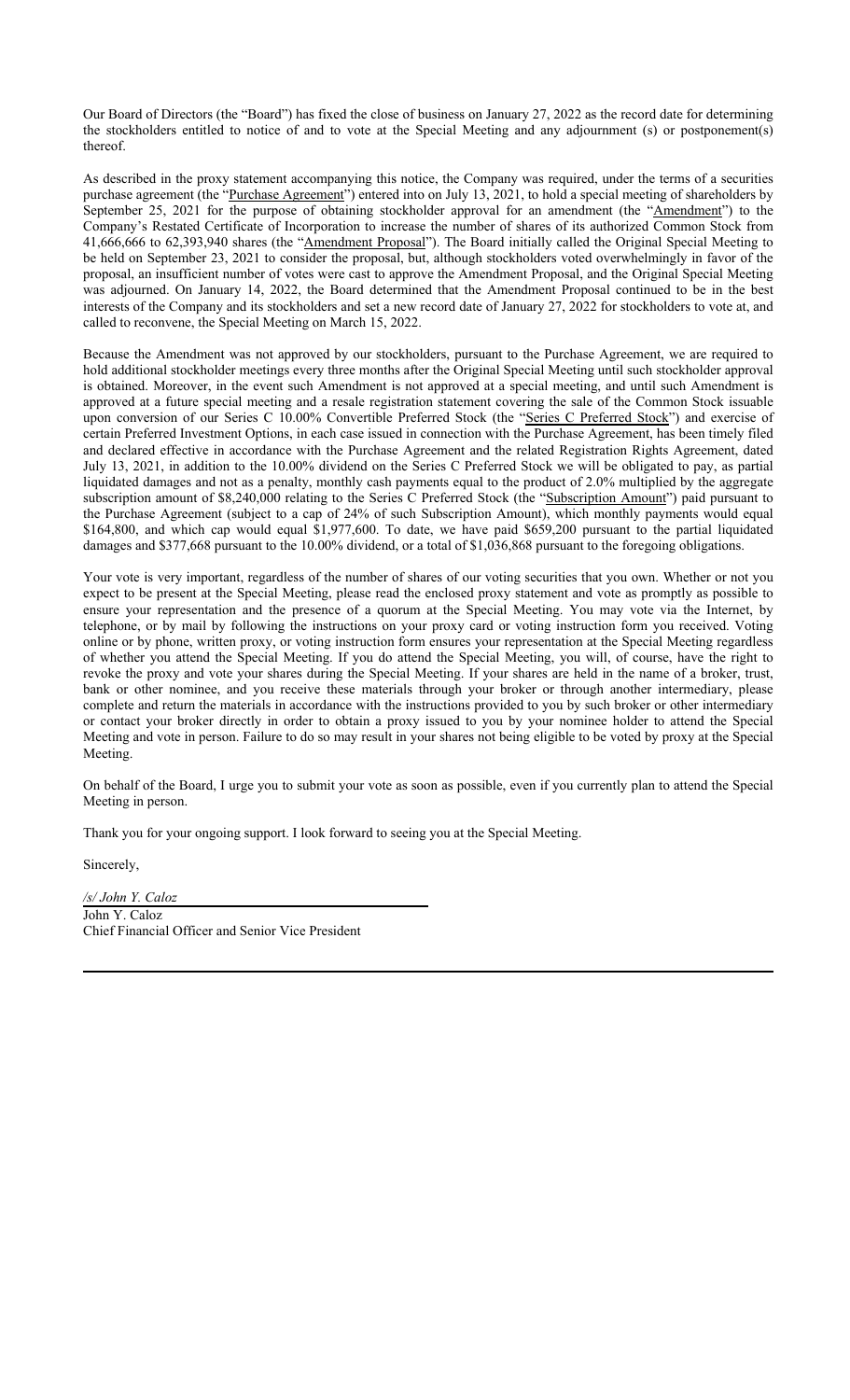

### **NOTICE OF RECONVENED SPECIAL MEETING OF STOCKHOLDERS**

#### **Meeting Date: March 15, 2022**

To the Stockholders of CytRx Corporation:

Notice is hereby given that a reconvening of the special meeting of stockholders (the "Special Meeting") of CytRx Corporation (the "Company"), which was originally opened and subsequently adjourned on September 23, 2021 (the "Original Special Meeting"), will be held at 10 a.m. Pacific Time on March 15, 2022, at the Company's corporate offices, located at 11726 San Vicente Blvd, Ste 650, Los Angeles, CA 90049. The Special Meeting will be held for the following purposes:

- 1) To approve an amendment to the Company's Restated Certificate of Incorporation to increase the number of shares of its authorized common stock, par value \$0.001 per share (the "Common Stock"), from 41,666,666 shares to 62,393,940 shares, and to make a corresponding change to the number of authorized shares of capital stock (the "Authorized Share Increase Proposal"), in order to comply with the Company's contractual obligations under a securities purchase agreement entered into on July 13, 2021; and
- 2) To approve an adjournment of the Special Meeting to a later date or dates, if necessary, to permit further solicitation and vote of proxies in the event there are not sufficient votes in favor of the Authorized Share Increase Proposal (the "Adjournment Proposal").

As described in the proxy statement accompanying this notice (the "Proxy Statement"), the Company was required, under the terms of a securities purchase agreement (the "Purchase Agreement") entered into on July 13, 2021, to hold a special meeting of shareholders by September 25, 2021 for the purpose of obtaining stockholder approval for an amendment (the "Amendment") to the Company's Restated Certificate of Incorporation to increase the number of shares of its authorized Common Stock from 41,666,666 to 62,393,940 shares (the "Amendment Proposal"). The Board initially called the Original Special Meeting to be held on September 23, 2021 to consider the proposal, but, although stockholders voted overwhelmingly in favor of the proposal, an insufficient number of votes were cast to approve the Amendment Proposal, and the Original Special Meeting was adjourned. On January 14, 2022, the Board determined that the Amendment Proposal continued to be in the best interests of the Company and its stockholders and set a new record date of January 27, 2022 for stockholders to vote at, and called to reconvene, the Special Meeting on March 15, 2022.

Because the Amendment was not approved by our stockholders, pursuant to the Purchase Agreement, we are required to hold additional stockholder meetings every three months after the Original Special Meeting until such stockholder approval is obtained. Moreover, until such Amendment is approved at the Special Meeting or a future special meeting and a resale registration statement covering the sale of the Common Stock issuable upon conversion of our Series C 10.00% Convertible Preferred Stock (the "Series C Preferred Stock") and exercise of certain Preferred Investment Options, in each case issued in connection with the Purchase Agreement, has been timely filed and declared effective in accordance with the Purchase Agreement and the related Registration Rights Agreement, dated July 13, 2021, in addition to the 10.00% dividend on the Series C Preferred Stock we will be obligated to pay, as partial liquidated damages and not as a penalty, monthly cash payments equal to the product of 2.0% multiplied by the aggregate subscription amount of \$8,240,000 relating to the Series C Preferred Stock (the "Subscription Amount") paid pursuant to the Purchase Agreement (subject to a cap of 24% of such Subscription Amount), which monthly payments would equal \$164,800, and which cap would equal \$1,977,600. To date, we have paid \$659,200 pursuant to the partial liquidated damages and \$377,668 pursuant to the 10.00% dividend, or a total of \$1,036,868 pursuant to the foregoing obligations.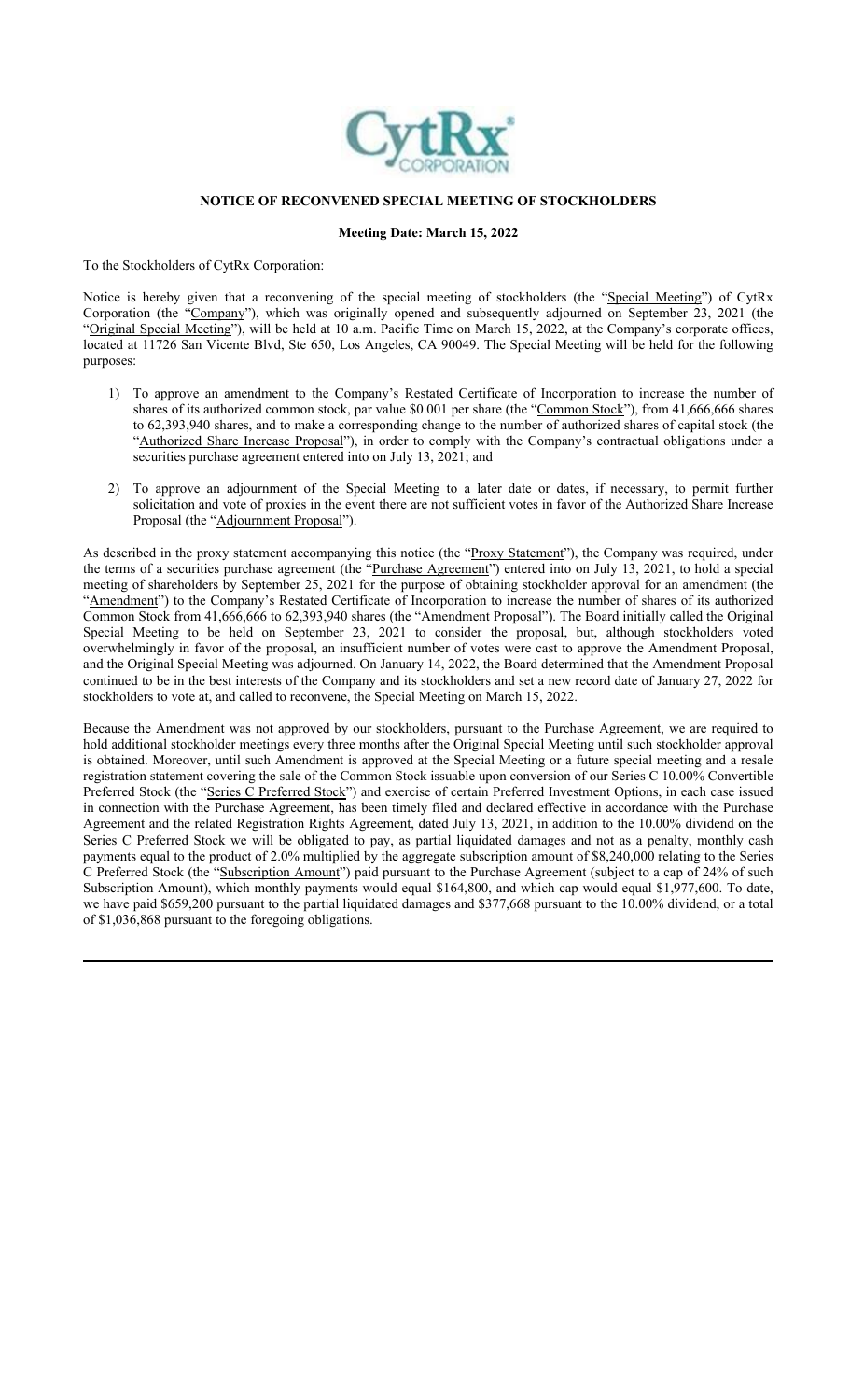Stockholders are referred to the Proxy Statement accompanying this notice for more detailed information with respect to the matters to be considered at the Special Meeting. After careful consideration, **the Board of Directors recommends a vote "FOR" the Authorized Share Increase Proposal and "FOR" the Adjournment Proposal at the Special Meeting.**

The Board of Directors has fixed the close of business on January 27, 2022 as the record date (the "Record Date") determining the stockholders entitled to notice of, and to vote at, the Special Meeting or any adjournments thereof. Only the stockholders of record of (i) our Common Stock and (ii) our Series C Preferred Stock on the Record Date are entitled to receive notice of, and to vote at, the Special Meeting or any postponement(s) or adjournment(s) thereof. A complete list of registered stockholders entitled to vote at the Special Meeting will be available for inspection by stockholders at the principal executive offices of the Company during regular business hours for the 10 calendar days prior to the Special Meeting, and at the Special Meeting.

Whether or not you expect to attend the Special Meeting, please read the enclosed Proxy Statement and vote as promptly as possible to ensure your representation and the presence of a quorum at the Special Meeting. You may vote online or by phone, or by mail by following the instructions on your proxy card or voting instruction form. Voting online or by phone, written proxy, or voting instruction form ensures your representation at the Special Meeting regardless of whether you attend the Special Meeting. If you do attend the Special Meeting, you will, of course, have the right to revoke the proxy and vote your shares during the Special Meeting. If your shares are held in the name of a broker, trust, bank or other nominee, and you receive notice of the Special Meeting through your broker or through another intermediary, please vote or return the materials in accordance with the instructions provided to you by such broker or other intermediary or contact your broker directly in order to obtain a proxy issued to you by your nominee holder to attend the Special Meeting and to vote during the Special Meeting.

Hard copies of this Notice of Special Meeting of the Stockholders, Proxy Statement and additional proxy materials are being mailed to stockholders of record beginning on or about February 4, 2022. The Proxy Statement is also available at www.proxyvote.com.

#### **YOUR VOTE AND PARTICIPATION IN THE COMPANY'S AFFAIRS ARE IMPORTANT.**

*If your shares are registered in your name*, even if you plan to attend the Special Meeting or any postponement(s) or adjournment(s) of the Special Meeting in person, we request that you vote by telephone or over the Internet, or complete, sign and mail your proxy card to ensure that your shares will be represented at the Special Meeting.

*If your shares are held in the name of a broker, trust, bank or other nominee*, and you receive notice of the Special Meeting through your broker or through another intermediary, please complete and return the materials in accordance with the instructions provided to you by such broker or other intermediary or contact your broker directly in order to obtain a proxy issued to you by your nominee holder to attend the Special Meeting and vote in person. Failure to do so may result in your shares not being eligible to be voted by proxy at the Special Meeting.

By Order of the Board of Directors,

*/s/ John Y. Caloz* John Y. Caloz Chief Financial Officer and Senior Vice President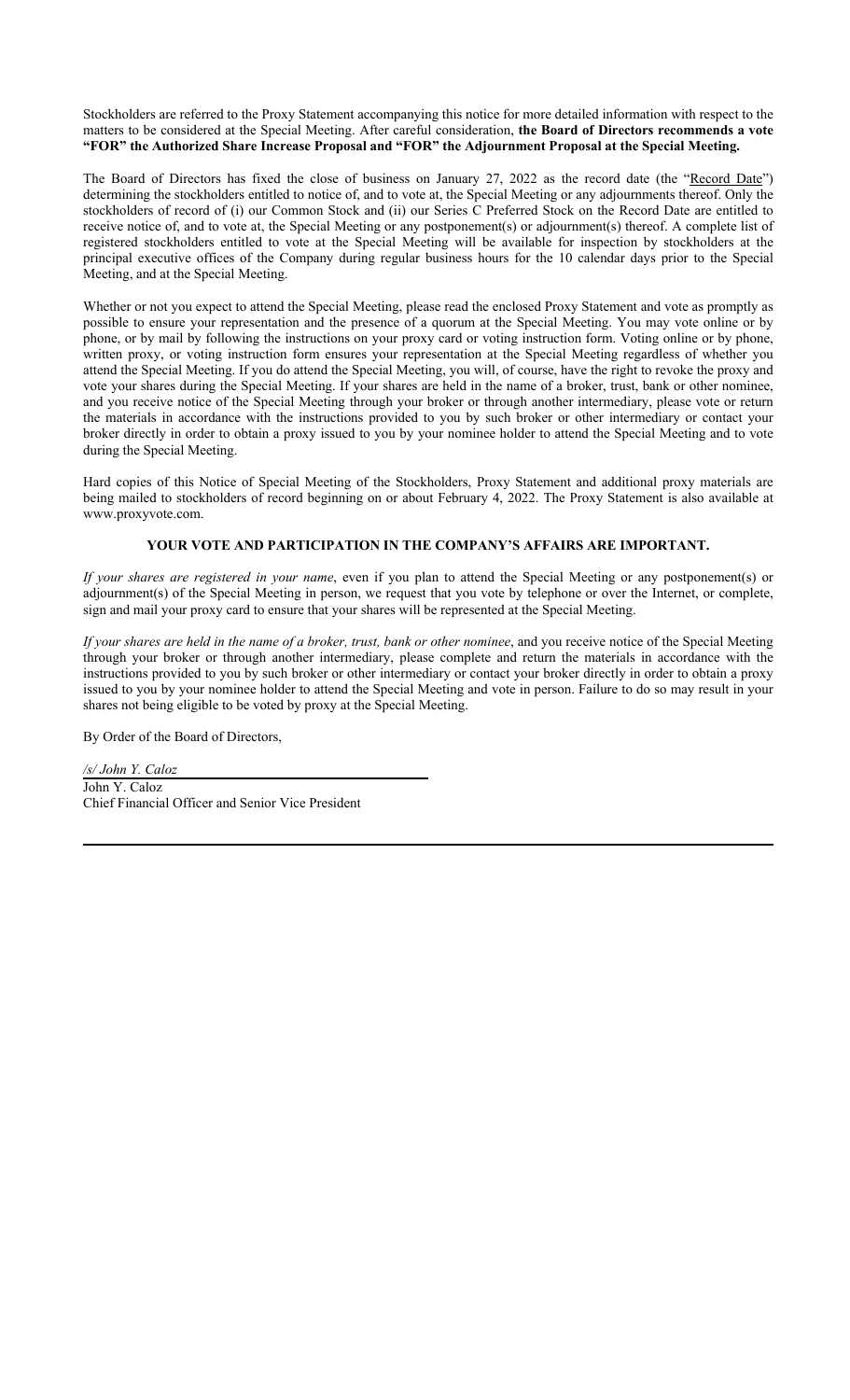#### **PROXY STATEMENT**

#### **SPECIAL MEETING OF STOCKHOLDERS**

#### **TO BE HELD ON MARCH 15, 2022**

Unless the context otherwise requires, in this proxy statement (the "Proxy Statement"), we use the terms "CytRx," "we," "our," "us" and the "Company" to refer to CytRx Corporation and its subsidiaries. In addition, unless the context otherwise requires, references to "stockholders" are to the holders of our common stock (including any holders of our Series C 10.00% Convertible Preferred Stock, par value \$0.01 (the "Series C Preferred Stock" and, collectively with the Common Stock, the "Voting Securities") on an as-converted basis, subject to the Beneficial Ownership Limitation (as defined in the Series C Preferred Stock Certificate of Designations)), par value \$0.001 per share ("Common Stock").

The accompanying proxy is solicited by the Board of Directors (the "Board") on behalf of the Company, to be voted at the reconvening of the special meeting of stockholders of the Company (the "Special Meeting"), which was originally opened and subsequently adjourned on September 23, 2021 (the "Original Special Meeting"), to be held on March 15, 2022, at the time and place and for the purposes set forth in the accompanying Notice of Reconvened Special Meeting of Stockholders (the "Notice") and at any adjournment(s) or postponement(s) of the Special Meeting. Hard copies of this Proxy Statement, along with the Notice and either a proxy card or a voting instruction form, are being mailed to our stockholders of record as of the close of business on January 27, 2022, beginning on or about February 4, 2022.

#### **QUESTIONS AND ANSWERS ABOUT THE SPECIAL MEETING**

#### **What is a proxy?**

A proxy is a person you appoint to vote on your behalf. By using the methods discussed above, you will be appointing John Caloz and Cristina Newman, as our proxy agents as your proxy. The proxy agent will vote on your behalf, and will have the authority to appoint a substitute to act as proxy. If you are a "street name" holder, you must obtain a proxy from your broker or nominee in order to vote your shares in person at the Special Meeting. If you are unable to attend the Special Meeting, please vote by proxy so that your shares may be voted.

#### **What is a proxy statement?**

A proxy statement is a document that regulations of the Securities and Exchange Commission ("SEC") require that we give to you when we ask you to sign a proxy card to vote your stock at the Special Meeting.

#### **What Transpired At The Original Special Meeting?**

The Original Special Meeting, scheduled for 10 a.m., Pacific Time, on September 23, 2021, at the Company's corporate offices, located at 11726 San Vicente Blvd, Ste 650, Los Angeles, CA 90049, convened as scheduled. After the Original Special Meeting was called to order, the vote totals for each of the proposals in the proxy statement were tabulated and reported. Although a quorum was present, and stockholders voted overwhelmingly in favor of the proposals, an insufficient number of votes were cast to approve the Amendment Proposal. Instead, the Original Special Meeting was adjourned. The adjourned Original Special Meeting is scheduled to reconvene on March 15, 2022 at 10:00 am at the same location.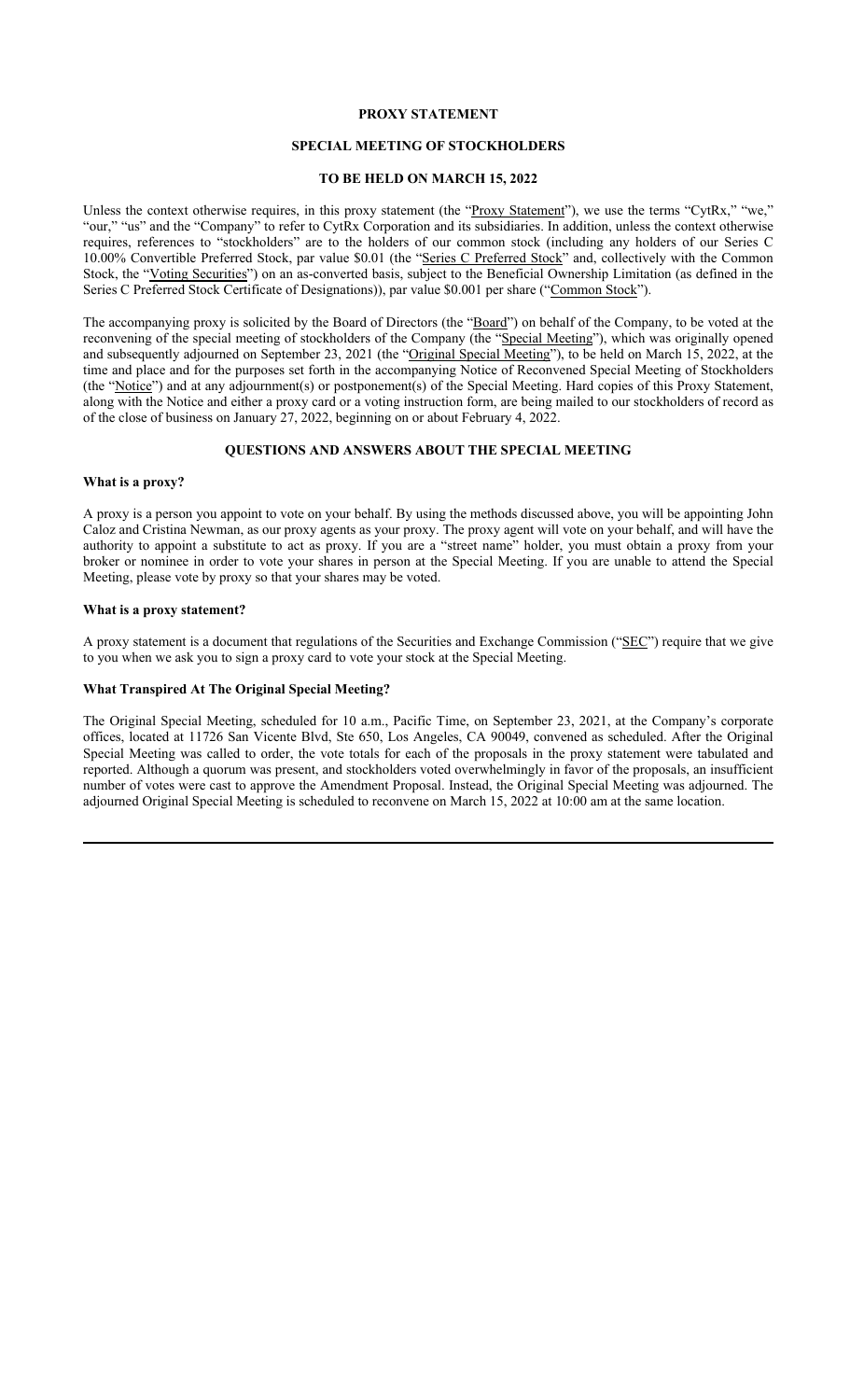#### **What am I voting on?**

At the Special Meeting, you will be asked to approve an amendment (the "Amendment") to the Company's Restated Certificate of Incorporation (the "Certificate of Incorporation") to increase the number of shares of its authorized Common Stock from 41,666,666 to 62,393,940 shares, and to make a corresponding change to the number of authorized shares of capital stock (the "Authorized Share Increase Proposal" or "Proposal 1"), in order to comply with the Company's contractual obligations under the Purchase Agreement (as defined herein), and to approve an adjournment of the Special Meeting to a later date or dates, if necessary, to permit further solicitation and vote of proxies in the event there are not sufficient votes in favor of Proposal 1 (the "Adjournment Proposal" or "Proposal 2"). The Board initially called the Original Special Meeting to consider the same proposals, but, although stockholders voted overwhelmingly in favor of both proposals, an insufficient number of votes were cast to approve the Proposal 1, and the Original Special Meeting was adjourned. On January 14, 2022, the Board determined that Proposal 1 continued to be in the best interests of the Company and its stockholders and set a new record date of January 27, 2022 for stockholders to vote at, and called to reconvene, the Special Meeting on March 15, 2022.

#### **What should I do if I receive more than one set of voting materials?**

You may receive more than one set of the proxy materials (consisting of this Proxy Statement, the accompanying Notice and the proxy card or voting instruction form). For example, if you hold your shares in more than one brokerage account, you will receive a separate voting instruction form for each brokerage account in which you hold shares. Similarly, if you are a stockholder of record and also hold shares in a brokerage account, you will receive a copy of the proxy materials, including a proxy card, for shares held in your name and a voting instruction form for shares held in "street name." Please complete, sign, date and return each proxy card and voting instruction form that you receive to ensure that all of your shares are voted.

#### **What is the record date and what does it mean?**

The record date to determine the stockholders entitled to notice of and to vote at the Special Meeting is the close of business on January 27, 2022. The record date is established by the Board as required by Delaware law. Only stockholders of record at the Record Date are entitled to notice of, and to vote at, the Special Meeting and at any adjournment or postponement thereof.

#### **Who is entitled to vote at the Special Meeting, and how many votes do they have?**

The Company has two classes of voting stock, Common Stock and Series C Preferred Stock. Each holder of Common Stock is entitled to one vote per share of Common Stock on each matter to be acted upon at the Special Meeting. Each holder of Series C Preferred Stock is entitled to the number of votes equal to the number of whole shares of Common Stock into which the shares of Series C Preferred Stock held by such holder are then convertible (subject to the Beneficial Ownership Limitation) with respect to any and all matters presented to the holders of Common Stock for their action or consideration. Holders of Series C Preferred Stock vote together with the holders of Common Stock as a single class, except as provided by law and except that the consent of holders of a majority of the outstanding Series C Preferred Stock is required to amend the terms of the Series C Preferred Stock. Holders of our Common Stock and Series C Preferred Stock will vote together as a single class on all matters described in this Proxy Statement.

As of the Record Date, there are 38,801,442 shares of Common Stock and 8,240 shares of Series C Preferred Stock (representing 9,363,637 shares of Common Stock on a fully converted basis, of which 2,811,691 may be voted together with the Common Stock as a single class due to the Beneficial Ownership Limitation) outstanding. A complete list of registered stockholders entitled to vote at the Special Meeting will be available for inspection by stockholders at the principal executive offices of the Company during regular business hours for the 10 calendar days prior to and during the Special Meeting, and at the Special Meeting.

#### **What is the difference between a stockholder of record and a "street name" holder?**

If your shares are registered directly in your name with American Stock Transfer & Trust Company, our stock transfer agent, you are considered the stockholder of record with respect to those shares. The proxy materials have been sent directly to you by us.

If your shares are held in a stock brokerage account or by a bank or other nominee, the nominee is considered the record holder of those shares. You are considered the beneficial owner of these shares, and your shares are held in "street name." A Notice or Proxy Statement and voting instruction form have been forwarded to you by your nominee. As the beneficial owner, you have the right to direct your nominee concerning how to vote your shares by using the voting instruction form the nominee included in the mailing or by following the nominee's instructions for voting.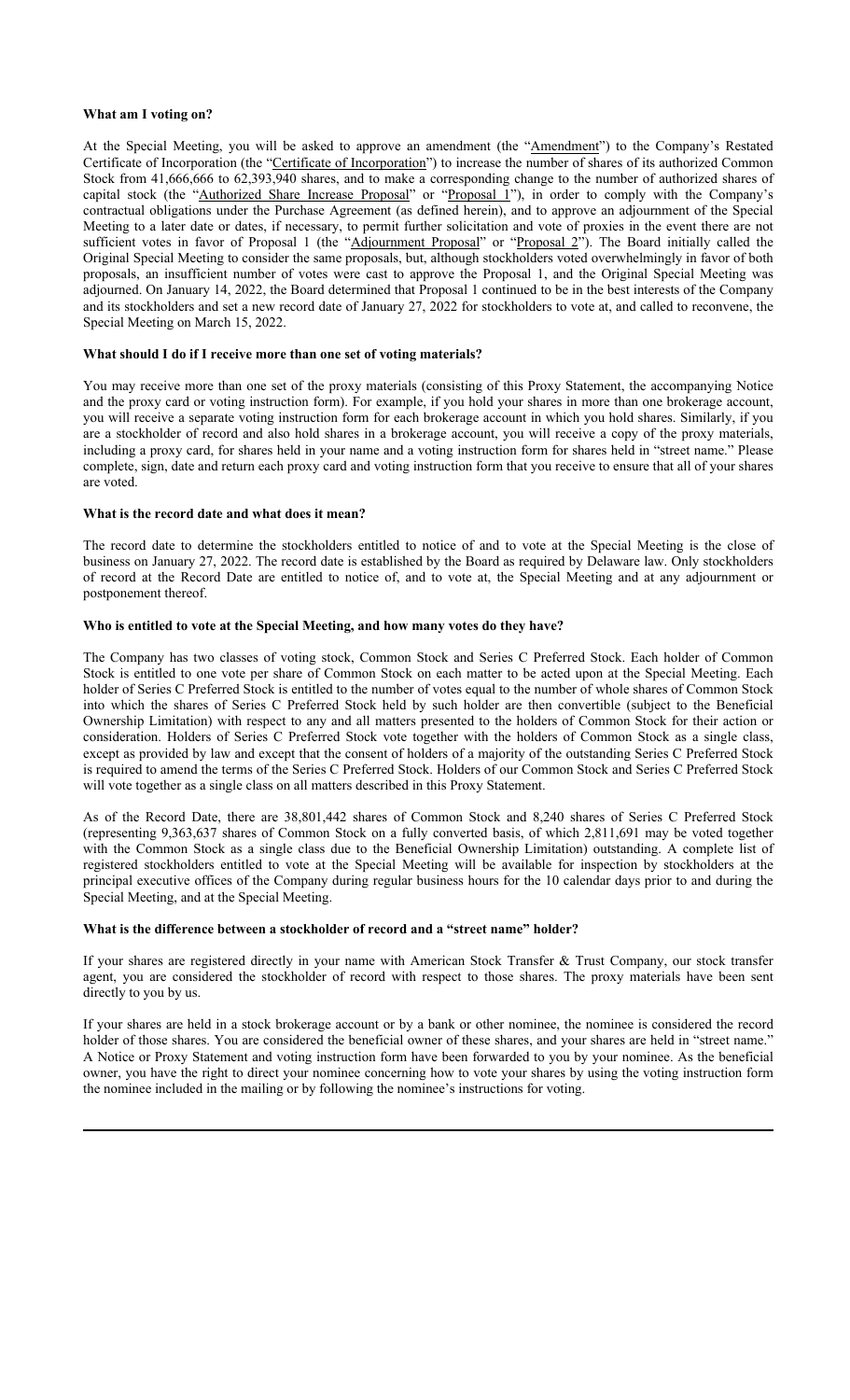#### **How do I vote?**

If you are a record holder, you may vote your shares at the Special Meeting in person or by proxy. To vote in person, you must attend the Special Meeting and obtain and submit a ballot. The ballot will be provided at the Special Meeting. To vote by proxy, you may choose one of the following methods to vote your shares:

- *Vote by Internet*: as prompted by the menu found at www.proxyvote.com, follow the instructions to obtain your records and submit an electronic ballot. Please have your Stockholder Control Number, which can be found on your proxy card, when you access this voting site. You may vote via the Internet until 8:59 p.m. Pacific Time on March 14, 2022, which is the day before the Special Meeting. Internet voting is available 24 hours a day. If you vote via the Internet, you do not need to vote by telephone or return a proxy card.
- *Vote by Telephone*: call 1-800-690-6903 and then follow the voice instructions. Please have your Stockholder Control Number, which can be found on your proxy card, when you call. You may vote by telephone until 8:59 p.m. Pacific Time on March 14, 2022, which is the day before the Special Meeting. Telephone voting is available 24 hours a day. If you vote via telephone, you do not need to vote by telephone or return a proxy card.
- Vote by Mail: if you received a printed proxy card, you can vote by marking, dating and signing it, and returning it in the postage-paid envelope provided. If you submit a signed proxy without indicating your vote, the person voting the proxy will vote your shares according to the Board's recommendation.

Submitting a proxy will not affect your right to attend the Special Meeting and vote.

The proxy is fairly simple to complete, with specific instructions on the electronic ballot, telephone or card. By completing and submitting it, you will direct the designated persons (known as "proxies") to vote your stock at the Special Meeting in accordance with your instructions. The Board has appointed John Caloz and Cristina Newman as proxies for the Special Meeting.

Your proxy will be valid only if you complete and return it before the Special Meeting. If you properly complete and transmit your proxy but do not provide voting instructions with respect to a proposal, then the designated proxies will vote your shares "**FOR**" each proposal as to which you provide no voting instructions. We do not anticipate that any other matters will come before the Special Meeting, but if any other matters properly come before the Special Meeting, then the designated proxies will vote your shares in accordance with applicable law and their judgment.

If you hold your shares in "street name," your bank, broker or other nominee should provide to you a request for voting instructions along with the Company's proxy solicitation materials. By completing the voting instruction form, you may direct your nominee how to vote your shares. If you partially complete the voting instruction form but fail to complete one or more of the voting instructions, then your nominee may be unable to vote your shares with respect to the proposal as to which you provide no voting instructions. See *"What is a broker non-vote?"* below. Alternatively, if you want to vote your shares in person at the Special Meeting, you must contact your nominee directly in order to obtain a proxy issued to you by your nominee holder. Note that a broker letter that identifies you as a stockholder is not the same as a nominee-issued proxy. If you fail to bring a nominee-issued proxy to the Special Meeting, you will not be able to vote your nominee-held shares in person at the Special Meeting.

#### **Can I vote my shares in person at the Special Meeting?**

Yes. If you are a stockholder of record, you may vote your shares at the Special Meeting by completing a ballot at the Special Meeting.

If you hold your shares in "street name," you may vote your shares at the Special Meeting only if you obtain a proxy issued by your bank, broker or other nominee giving you the right to vote the shares.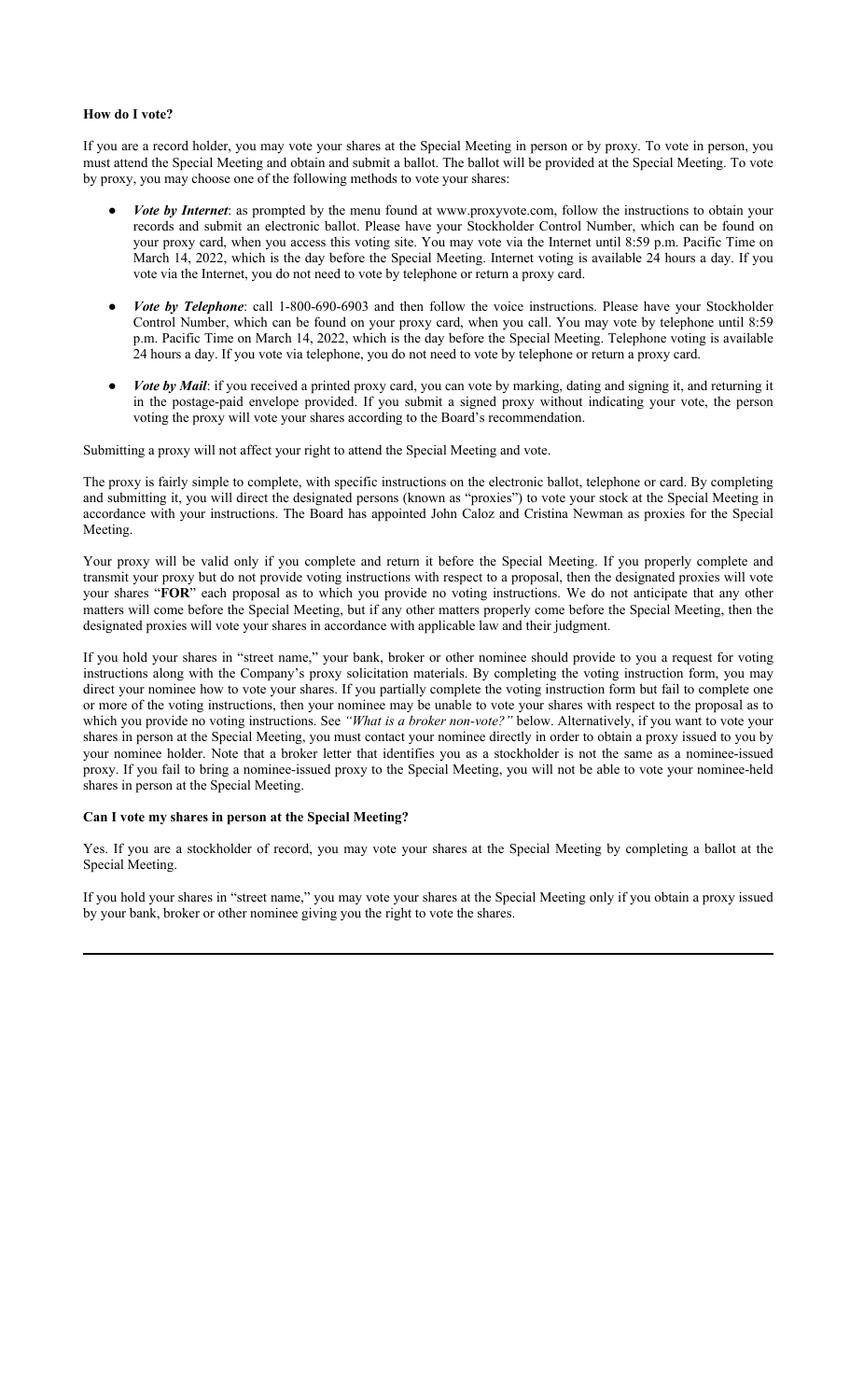Even if you currently plan to attend the Special Meeting, we recommend that you also return your proxy or voting instructions as described above so that your votes will be counted if you later decide not to attend the Special Meeting or are unable to attend.

#### **How do I change my vote?**

If you are a stockholder of record, you may revoke your proxy at any time by any of the following means:

- Attending the Special Meeting and voting in person. Your attendance at the Special Meeting will not by itself revoke a proxy. You must vote your shares by ballot at the Special Meeting to revoke your proxy;
- Completing and submitting a new valid proxy bearing a later date; or
- Giving written notice of revocation to the Company by directing your request to: Attention: Corporate Secretary, 11726 San Vicente Boulevard, Suite 650, Los Angeles, California 90049.

#### **What constitutes a quorum?**

The holders of a majority of outstanding shares of our Common Stock (including our Series C Preferred Stock on an asconverted basis, subject to the Beneficial Ownership Limitation) as of the Record Date, either present in-person or represented by proxy, constitute a quorum. A quorum is necessary in order to conduct the Special Meeting. If you choose to have your shares represented by proxy at the Special Meeting, you will be considered part of the quorum. Both abstentions and broker non-votes are counted as present for the purpose of determining the presence of a quorum.

Regardless of whether a quorum is present at the Special Meeting, the chairman of the Special Meeting or the person presiding as chairman of the Special Meeting may recess the Special Meeting to a later date, without notice other than announcement at the Special Meeting. If an adjournment or postponement is for more than 30 days, or if after the adjournment or postponement a new record date is fixed for the adjourned or postponed meeting, we will provide notice of the adjourned or postponed meeting to each stockholder of record entitled to vote at the Special Meeting.

#### **What is a broker non-vote?**

Broker non-votes occur when shares are held indirectly through a broker, bank or other intermediary on behalf of a beneficial owner (referred to as held in "street name") and the broker submits a proxy but does not vote for a matter because the broker has not received voting instructions from the beneficial owner and (i) the broker does not have discretionary voting authority on the matter or (ii) the broker chooses not to vote on a matter for which it has discretionary voting authority. Under the rules of the New York Stock Exchange (the "NYSE") that govern how brokers may vote shares for which they have not received voting instructions from the beneficial owner, brokers are permitted to exercise discretionary voting authority only on "routine" matters when voting instructions have not been timely received from a beneficial owner. Under these rules, each of Proposal 1 and Proposal 2 is considered a "routine matter." Therefore, if you do not provide voting instructions to your broker regarding either Proposal 1 or Proposal 2, your broker will be permitted to exercise discretionary voting authority to vote your shares on such proposal.

#### **Assuming a quorum is present at the Special Meeting, what vote is required to approve the proposals and what are my voting choices with respect to the proposals?**

- Proposal 1: You may choose to vote "**FOR"** the proposal, "**AGAINST"** the proposal or "**ABSTAIN"**.
- Proposal 2: You may choose to vote "**FOR"** the proposal, "**AGAINST"** the proposal or "**ABSTAIN"**.

Because the approval of Proposal 1 requires the affirmative vote of the majority of the total number of shares outstanding rather than the votes cast at the Special Meeting, each of the failure to vote by proxy or vote in person at the Special Meeting or an abstention with respect to Proposal 1 has the same effect as a vote against the proposal. Because the approval of Proposal 2 requires the affirmative vote of the total number of shares present at the Special Meeting, a failure to vote by proxy or to vote in person has no effect on Proposal 2. An abstention will have the same effect as a vote against Proposal 2.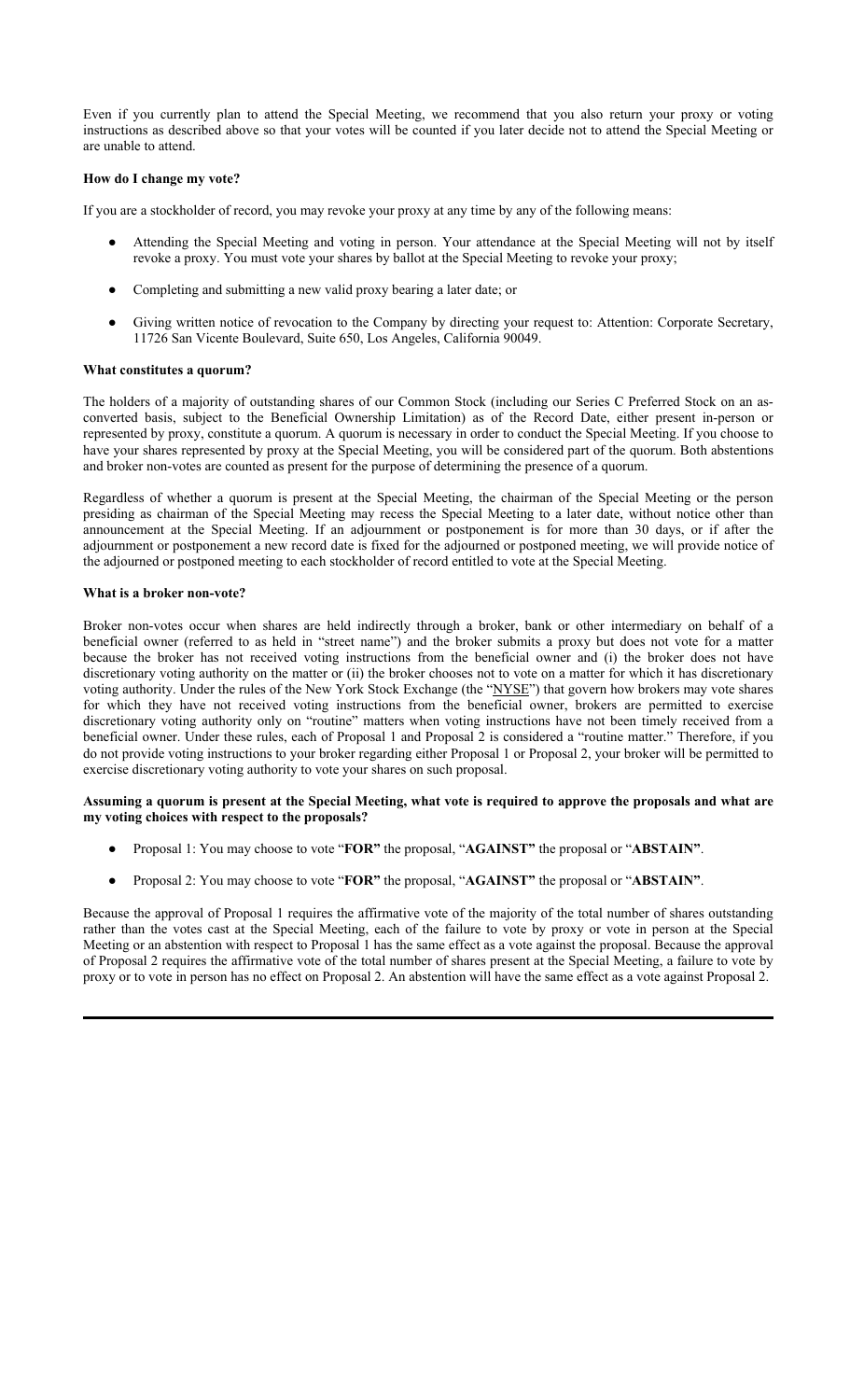#### **How are abstentions and broker non-votes treated for purposes of the Special Meeting?**

Abstentions are included in the determination of the number of shares of Common Stock present at the Special Meeting for determining a quorum at the Special Meeting. An abstention is not an "affirmative vote," but an abstaining stockholder is considered "entitled to vote" at the Special Meeting. Accordingly, an abstention will have the same effect as a vote against each of the Authorized Share Increase Proposal and the Adjournment Proposal.

Broker non-votes will be included in the determination of the number of shares of Common Stock present at the Special Meeting for determining a quorum at the Special Meeting. Because the approval of Proposal 1 requires the affirmative vote of the majority of the total number of shares outstanding rather than the votes cast at the Special Meeting, broker non-votes, to the extent applicable, will have no effect on Proposal 1. Because the approval of Proposal 2 requires the affirmative vote of the total number of shares present at the Special Meeting, a broker non-vote has the same effect as a vote "AGAINST" Proposal 2. Because your broker will have discretionary voting authority with respect to each of Proposal 1 and Proposal 2, a broker non-vote would only arise in the event that your broker does not receive your voting instructions and chooses not to exercise its discretionary voting authority with respect to such matter. We understand that certain brokers have a policy not to exercise discretionary voting authority. Therefore, we encourage you to instruct your broker how to vote your shares.

If your shares are held in the name of a bank, broker or other nominee, you should check with your bank, broker or other nominee and follow the voting instructions provided. Attendance at the Special Meeting alone will not revoke your proxy.

#### **Who counts the votes?**

All votes will be tabulated by John Caloz, Chief Financial Officer and Senior Vice President of the Company, the inspector of election appointed for the Special Meeting.

#### **Who is soliciting proxies, how are they being solicited, and who pays the cost?**

Proxies are being solicited by the Board on behalf of the Company. In addition, we have engaged Saratoga Proxy Consulting LLC ("Saratoga"), the proxy solicitation firm hired by the Company, at an approximate cost of \$7,500, to solicit proxies on behalf of our Board. Saratoga may solicit the return of proxies, either by mail, telephone, telecopy, e-mail or through personal contact. The fees of Saratoga as well as the reimbursement of expenses of Saratoga will be borne by us. Our officers, directors, and employees may also solicit proxies personally or in writing, by telephone, e-mail, or otherwise. These officers and employees will not receive additional compensation but will be reimbursed for out-of-pocket expenses. Brokerage houses and other custodians, nominees, and fiduciaries, in connection with shares of the Common Stock registered in their names, will be asked to forward solicitation material to the beneficial owners of shares of Common Stock. We will reimburse brokerage houses and other custodians, nominees, and fiduciaries for their reasonable out-ofpocket expenses for forwarding solicitation materials and collecting voting instructions.

#### **Do I have any dissenters' or appraisal rights or cumulative voting rights with respect to any of the matters to be voted on at the Special Meeting?**

No. None of our stockholders have any dissenters' or appraisal rights or cumulative voting rights with respect to the matters to be voted on at the Special Meeting.

#### **How will my proxy vote my shares?**

If you are a stockholder of record, your proxy will vote according to your instructions. If you choose to vote by mail and complete and return the enclosed proxy card but do not indicate your vote, your proxy will vote:

- "FOR" the approval of the amendment to our Certificate of Incorporation to increase the number of shares of its authorized Common Stock, par value \$0.001 per share, from 41,666,666 to 62,393,940 shares, and to make a corresponding change to the number of authorized shares of capital stock; and
- "**FOR**" the approval of an adjournment of the Special Meeting to a later date or dates, if necessary, to permit further solicitation and vote of proxies in the event there are not sufficient votes in favor of Proposal 1.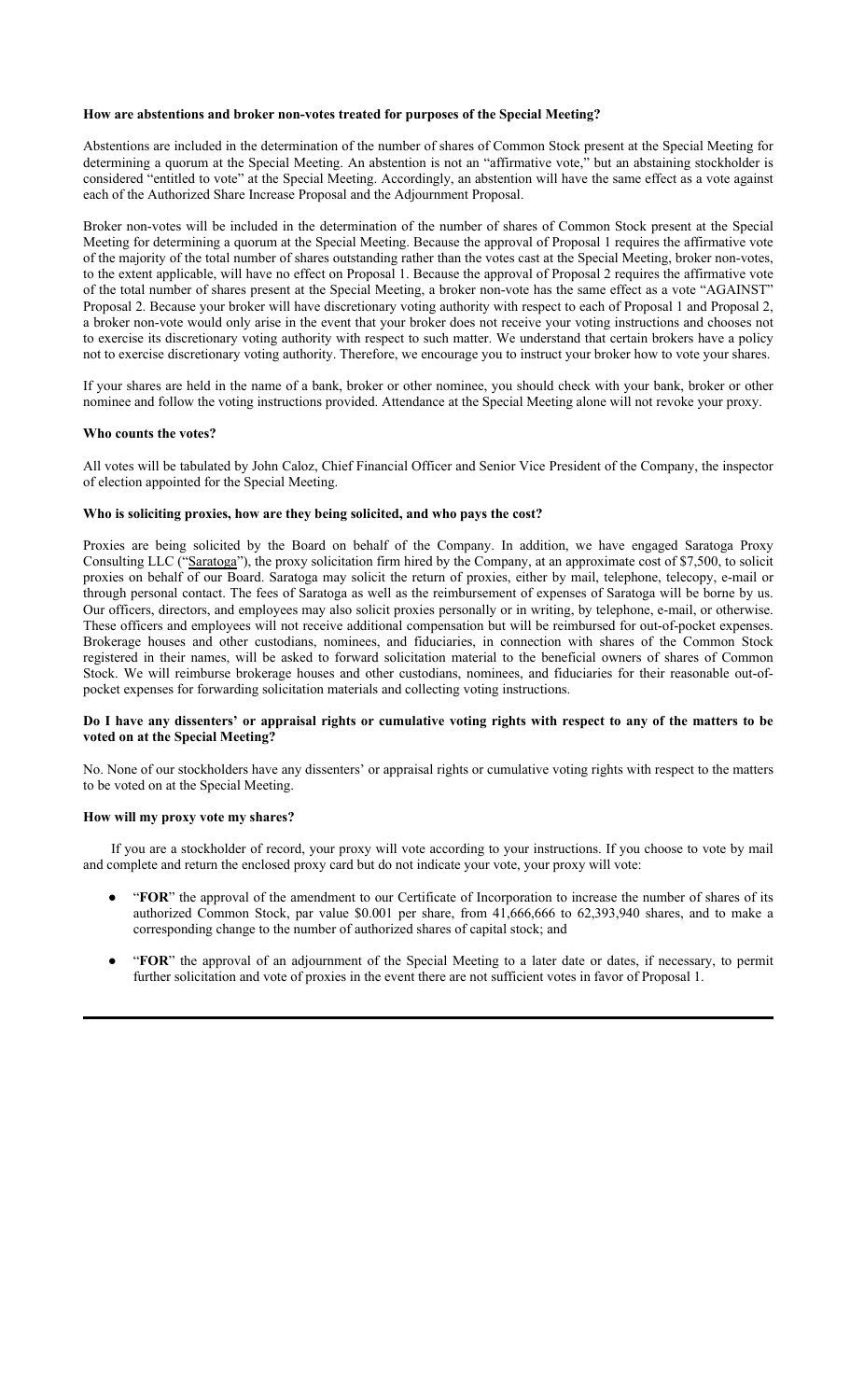We do not intend to bring any other matter for a vote at the Special Meeting, and we do not know of anyone else who intends to do so. Your proxies are authorized to vote on your behalf, however, using their best judgment, on any other business that properly comes before the Special Meeting.

If your shares are held in the name of a bank, broker or other nominee, you will receive separate voting instructions from your bank, broker or other nominee describing how to vote your shares. The availability of Internet voting will depend on the voting process of your bank, broker or other nominee. Please check with your bank, broker or other nominee and follow the voting instructions your bank, broker or other nominee provides.

As described above, under the rules of the NYSE, each of the Authorized Share Increase Proposal and the Adjournment Proposal is considered to be a "routine" matter. Accordingly, a broker will have discretionary authority to vote on the Authorized Share Increase Proposal and the Adjournment Proposal and may vote your shares for you if it does not receive instructions from you with respect to either or both of the Authorized Share Increase Proposal and the Adjournment Proposal.

#### **How many shares of Common Stock and Series C Preferred Stock are outstanding?**

As of January 27, 2022, there were 38,801,442 shares of Common Stock and 8,240 shares of Series C Preferred Stock (representing 9,363,637 shares of Common Stock on a fully converted basis) outstanding.

#### **Where can I find the voting results of the Special Meeting?**

The Company expects to publish the voting results of the Special Meeting in a Current Report on Form 8-K, which it expects to file with the SEC within four business days following the date of the Special Meeting.

#### **Who can help answer my questions?**

The information provided above in this "Question and Answer" format is for your convenience only and is merely a summary of the information contained in this Proxy Statement. We urge you to carefully read this entire Proxy Statement, including the documents we refer to in this Proxy Statement. If you have any questions, or need additional materials, please feel free to contact the Company's Chief Financial Officer, John Caloz, by email at info@cytrx.com or by phone at 310- 826-6289.

#### **PROPOSAL 1 - APPROVAL OF AN AMENDMENT TO THE COMPANY'S RESTATED CERTIFICATE OF INCORPORATION TO INCREASE THE NUMBER OF SHARES OF AUTHORIZED OF COMMON STOCK**

Our Board has approved, subject to stockholder approval, an amendment to our Certificate of Incorporation to increase the number of shares of its authorized Common Stock from 41,666,666 to 62,393,940 (the "Amendment"), and to make a corresponding change to the number of authorized shares of capital stock. The form of the proposed Certificate of Amendment effecting the amendment is attached to this Proxy Statement as Annex A.

We currently have a total of 41,666,666 shares of Common Stock and 833,333 shares of Preferred Stock authorized under our Certificate of Incorporation. Our Board is asking our stockholders to approve the Authorized Share Increase Proposal to amend the Company's Certificate of Incorporation to increase the number of shares of its authorized Common Stock from 41,666,666 to 62,393,940 shares, and to make a corresponding change to the number of authorized shares of capital stock, in order to comply with the Company's contractual obligations under the Purchase Agreement. The number of shares of authorized Preferred Stock would remain unchanged.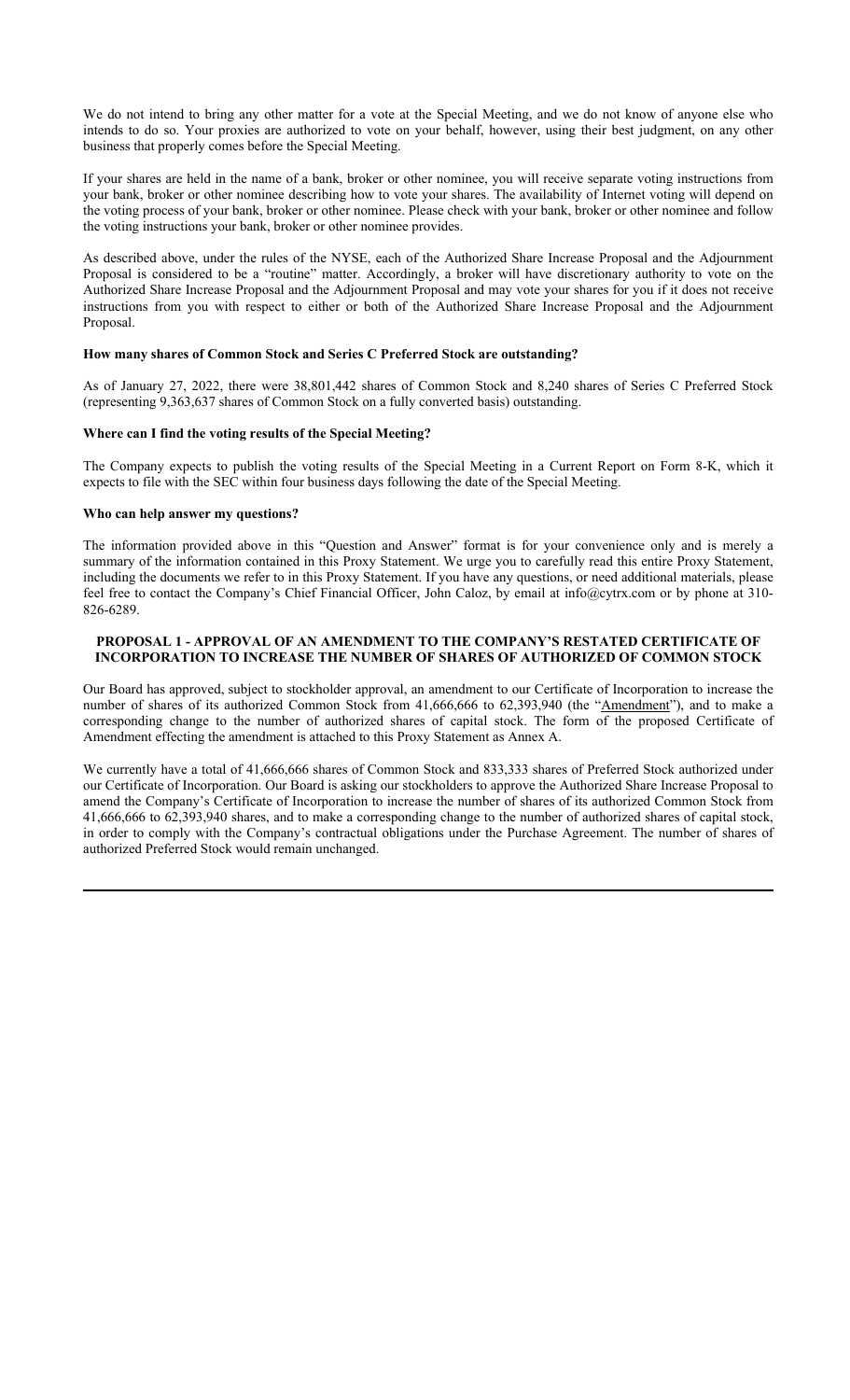#### **Background and Purpose of the Proposal**

Our Board has determined that it would be in the Company's best interests and in the best interests of our stockholders to amend the Company's Certificate of Incorporation to increase the number of shares of its authorized Common Stock from 41,666,666 to 62,393,940 shares, and to make a corresponding change to the number of authorized shares of capital stock, in order to fulfill its contractual obligations under the Purchase Agreement (as defined herein). Each additional authorized share of Common Stock would have the same rights and privileges as each share of currently authorized Common Stock.

On July 13, 2021, we entered into a securities purchase agreement (the "Purchase Agreement") with a single institutional investor, pursuant to which the Company agreed to sell in a registered direct offering (the "Registered Direct Offering") 2,000,000 shares of the Company's Common Stock at a price of \$0.88 per share (the "Shares"). Concurrently with the sale of the Shares in the Registered Direct Offering, in a private placement offering pursuant to the Purchase Agreement (the "Private Placement" and, together with the Registered Direct Offering, the "July 2021 Offering"), the Company also agreed to sell to the same investor 8,240 shares of the Company's Series C Preferred Stock at a price of \$1,000 per share, initially convertible into an aggregate of up to 9,363,637 shares of the Company's Common Stock, at a conversion price of \$0.88 per share of Common Stock, together with preferred investment options (the "Preferred Investment Options") to purchase up to 11,363,637 shares of Common Stock, with an exercise price of \$0.88. The Series C Preferred Stock may not be converted until stockholder approval has been obtained to amend our Certificate of Incorporation to increase the number of authorized shares of Common Stock above 41,666,666 shares. The Preferred Investment Options have a term of five and one-half years, commencing on the date which the Amendment is filed and accepted with the Secretary of State of the State of Delaware (the "Authorized Share Increase Date"). The funds raised are being used for **general corporate purposes**.

While the Board continues to believe that the July 2021 Offering provided the Company with much needed equity financing, we do not have a sufficient number of authorized shares of Common Stock that are unreserved and available for issuance upon the conversion and exercise in full of the Series C Preferred Stock and Preferred Investment Options, respectively, issued in the Private Placement. Under the terms of the Purchase Agreement, we were required to hold a special meeting of shareholders by September 25, 2021 for the purpose of obtaining stockholder approval for the Amendment and, because such approval was not attained, we will continue to be required to hold additional stockholder meetings every three months thereafter until such stockholder approval is obtained.

As of January 27, 2022, our authorized capital stock consisted of 41,666,666 shares of Common Stock, of which 38,801,442 shares were outstanding and 2,866,867 shares were reserved for issuance of outstanding options and warrants, and 833,333 shares of Preferred Stock, of which 50,000 shares and 8,240 shares were designated as Series B Preferred Stock and Series C Preferred Stock, respectively. Additionally, as of January 27, 2022, subject to the Amendment of the Company's Certificate of Incorporation, there were 9,363,637 shares and 11,363,637 shares of Common Stock issuable upon the conversion and exercise of the Series C Preferred Stock and Preferred Investment Options, respectively. Thus, as of the Record Date, we had 8,237 shares of authorized Common Stock remaining that were unissued and unreserved for issuance.

#### **Series C 10.00% Convertible Preferred Stock**

The Series C Preferred Stock is convertible into an aggregate of up to 9,363,637 shares of Common Stock at a conversion price of \$0.88 per share of Common Stock, subject to the Beneficial Ownership Limitation, and upon the occurrence of stockholder approval to amend the Company's Certificate of Incorporation. Under the terms of the Purchase Agreement, we were required to hold a special meeting of shareholders by September 25, 2021 for the purpose of obtaining stockholder approval for the Amendment and, because such approval was not attained, we will continue to be required to hold additional stockholder meetings every three months thereafter until such stockholder approval is obtained.

The holders of the Series C Preferred Stock may vote their shares of Series C Preferred Stock on an as-converted basis, subject to the Beneficial Ownership Limitation (which Beneficial Ownership Limitation shall be calculated on a basis which includes the number of shares of Common Stock which are issuable upon conversion of the unconverted Series C Stated Value beneficially owned by a holder or any of its affiliates or Attribution Parties (as defined in the Series C Preferred Stock Certificate of Designations) on all matters submitted to the holders of Common Stock for approval. As of January 27, 2022, holders of Series C Preferred Stock may vote shares of Series C Preferred Stock representing 2,811,691 shares of Common Stock together with the Common Stock as a single class due to the Beneficial Ownership Limitation.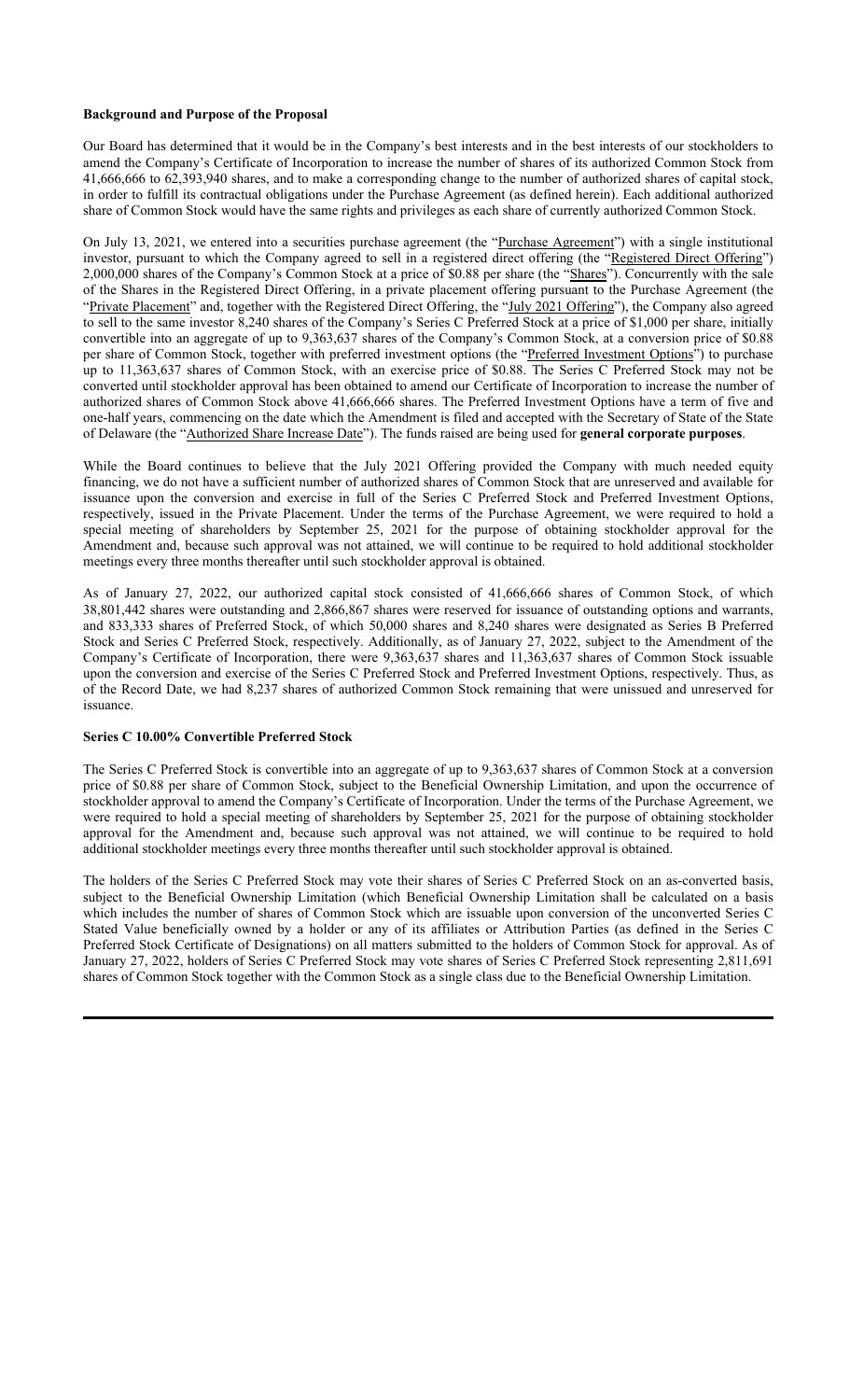#### **Preferred Investment Options**

Holders of Preferred Investment Options may purchase up to 11,363,637 shares of Common Stock at an exercise price of \$0.88 per share, subject to certain ownership limitations. Pursuant to the Purchase Agreement entered into in connection with the July 2021 Offering, the Company may not issue any shares of Common Stock upon the exercise of the Preferred Investment Options until the Authorized Share Increase Date. Under the terms of the Purchase Agreement, we were required to hold a special meeting of shareholders by September 25, 2021 for the purpose of obtaining stockholder approval for the Amendment and, because such approval was not attained, we will continue to be required to hold additional stockholder meetings every three months thereafter until such stockholder approval is obtained. The Preferred Investment Options have a term of five and one-half years from the Authorized Share Increase Date. The exercise price and number of shares of Common Stock issuable upon exercise are subject to appropriate adjustment in the event of share dividends, share splits, reorganizations or similar events affecting our shares of Common Stock.

In accordance with its terms and subject to applicable laws, a Preferred Investment Option may be transferred at the option of the holder upon surrender of the Preferred Investment Option to us together with the appropriate instruments of transfer and payment of funds sufficient to pay any transfer taxes (if applicable).

Except as otherwise provided in the Preferred Investment Options or by virtue of the holders' ownership of shares of Common Stock, the holders of Preferred Investment Options do not have the rights or privileges of holders of our shares of Common Stock, including any voting rights, until such Preferred Investment Option holders exercise their options.

#### **Potential Consequences if Proposal 1 is Not Approved**

If this proposal is not approved by our stockholders, pursuant to the Purchase Agreement, we will continue to be required to hold additional stockholder meetings every three months thereafter until such stockholder approval is obtained. Moreover, in the event the Amendment is not approved at the Special Meeting, and until the Amendment is approved at a future special meeting and a resale registration statement covering the sale of the Common Stock issuable upon conversion of the Series C Preferred Stock and exercise of the Preferred Investment Options, has been timely filed and declared effective in accordance with the Purchase Agreement and the related Registration Rights Agreement, dated July 13, 2021, in addition to the 10.00% dividend on the Series C Preferred Stock we will continue to be obligated to pay, as partial liquidated damages and not as a penalty, monthly cash payments equal to the product of 2.0% multiplied by the aggregate subscription amount of \$8,240,000 relating to the Series C Preferred Stock (the "Subscription Amount") paid pursuant to the Purchase Agreement (subject to a cap of 24% of such Subscription Amount), which monthly payments would equal \$164,800, and which cap would equal \$1,977,600. To date, we have paid \$659,200 pursuant to the partial liquidated damages and \$377,668 pursuant to the 10.00% dividend, or a total of \$1,036,868 pursuant to the foregoing obligations.

#### **Rights of Additional Authorized Shares**

If and when issued, the additional Common Stock to be authorized by adoption of the Amendment would have rights and privileges identical to our currently outstanding Common Stock. Those rights do not include preemptive rights with respect to the future issuance of any additional shares of Common Stock.

#### **Potential Adverse Effects of Increase in Authorized Common Stock**

Future issuances of Common Stock or securities convertible into Common Stock could have a dilutive effect on our earnings per share, book value per share, and the voting power and ownership interest of current stockholders. Stockholders should be aware that because we currently have almost no authorized but unissued shares of Common Stock remaining, the holder of our Series C Preferred Stock and Preferred Investment Options is currently prevented from converting its shares of Series C Preferred Stock and Preferred Investment Options into our Common Stock. As discussed above, as of January 27, 2022 and subject to stockholder approval of the Amendment to the Company's Certificate of Incorporation, up to an aggregate of 9,363,637 shares of Common Stock and up to an aggregate of 11,363,637 shares of Common Stock were issuable upon the potential conversion of Series C Preferred Stock and exercise of Preferred Investment Options, respectively. As a result, future conversions of the Series C Preferred Stock and Preferred Investment Options would likely cause substantial dilution to existing stockholders.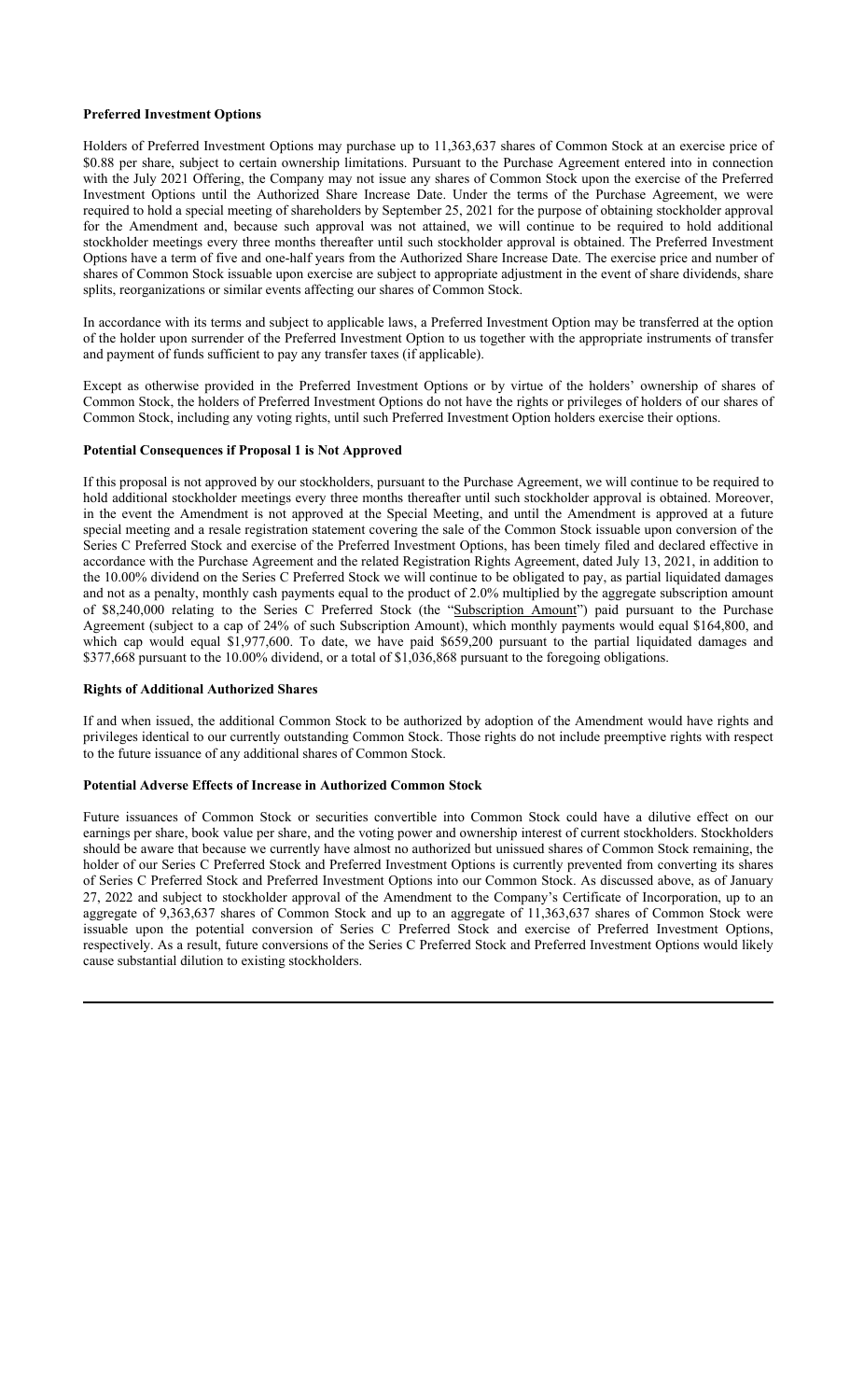#### **Effective Time**

If this proposal is approved by the stockholders, as soon as practicable after the Special Meeting, we will file the Amendment with the office of the Secretary of State of Delaware. Upon approval and following such filing with the Secretary of State of Delaware, the Amendment will become effective on the date it is filed.

#### **Anti-Takeover Effects**

The increased proportion of unissued authorized shares, compared to issued shares could, under certain circumstances, have an anti-takeover effect (for example, by permitting issuances that would dilute the stock ownership of a person seeking to effect a change in the composition of our Board or contemplating a tender offer or other transaction for our combination with another company). However, the Amendment is not being proposed in response to any effort of which we are aware to accumulate shares of our Common Stock or obtain control of the Company, nor is it part of a plan by management to recommend a series of similar amendments to our Board and stockholders.

We do not believe that our officers or directors have interests in this proposal that are different from or greater than those of any other of our stockholders.

#### **Required Vote**

The approval of this proposal to effect the Amendment will require the affirmative vote of the holders of a majority of the shares of the Company's outstanding Common Stock (including holders of our Series C Preferred Stock on an as-converted basis, subject to the Beneficial Ownership Limitation). Because the approval for Proposal 1 is based on the total number of shares outstanding rather than the votes cast at the Special Meeting, the failure to vote by proxy or to vote in person or an abstention on Proposal 1 has the same effect as a vote against the proposal. As described above, this proposal is a "routine" matter. Therefore, your broker, bank or other nominee may vote your shares without receiving instructions from you on this proposal and, accordingly, we do not expect any broker non-votes on this proposal. A failure to instruct your broker, bank or other nominee on how to vote your shares will not necessarily count as a vote against this proposal.

With respect to any other matter that properly comes before the Special Meeting, the proxy holders will vote as recommended by the Board or, if no recommendation is given, in their own discretion.

If you sign and return your proxy card but do not specify how you want to vote your shares, the persons named as proxy holders on the proxy card will vote in accordance with the recommendations of the Board.

#### **Recommendation**

### **THE BOARD UNANIMOUSLY RECOMMENDS THAT THE STOCKHOLDERS**

#### **VOTE "FOR" APPROVAL OF PROPOSAL 1.**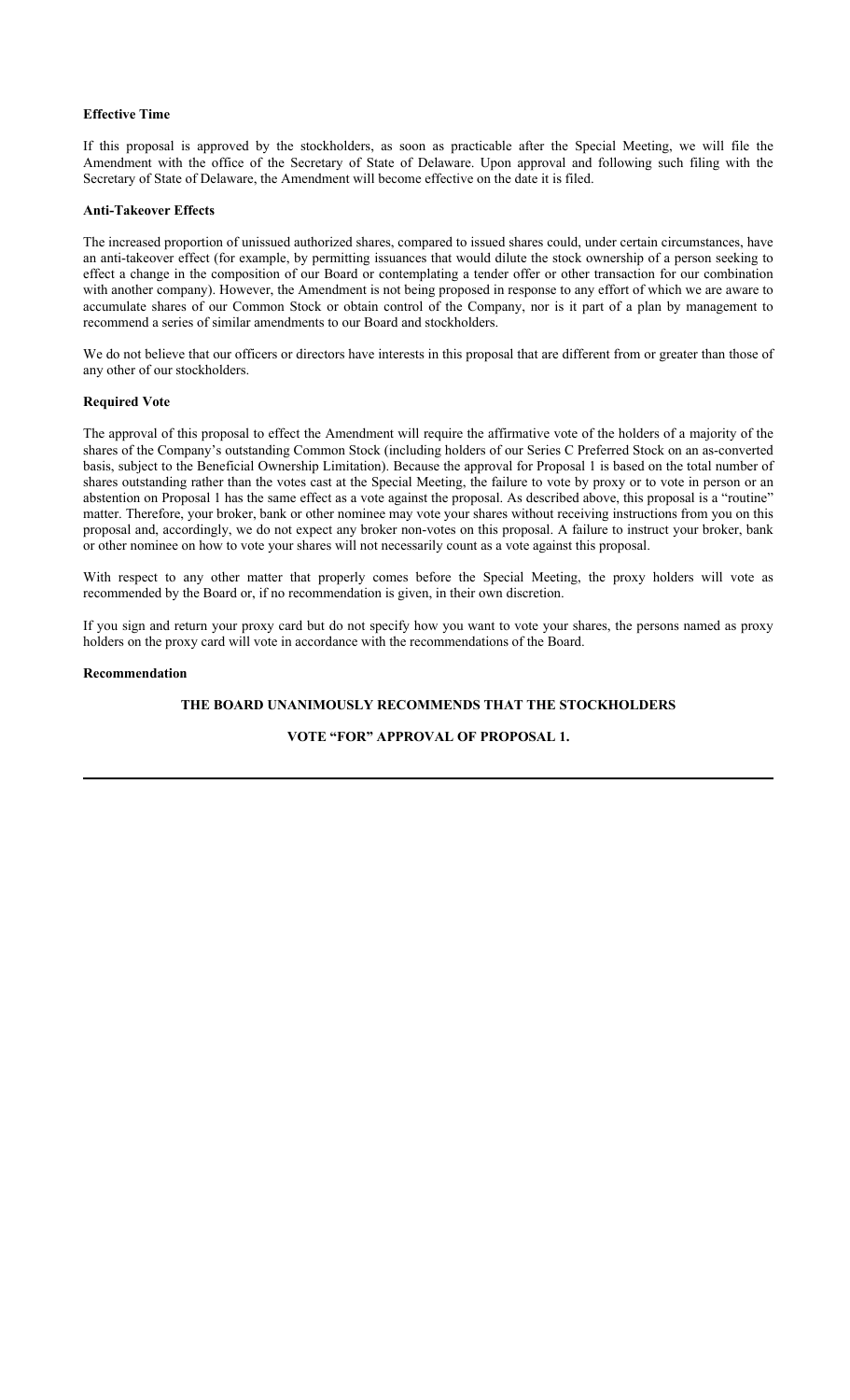#### **PROPOSAL 2 – THE ADJOURNMENT PROPOSAL**

The Company is asking our stockholders to approve an adjournment of the Special Meeting from time to time, if necessary or appropriate, to permit further solicitation of proxies and vote of proxies in the event there are not sufficient votes in favor of Proposal 1.

#### **Required Vote**

The approval of this proposal to adjourn the Special Meeting to permit further solicitation of proxies and vote of proxies in the event there are not sufficient votes in favor of Proposal 1 will require the affirmative vote of a majority of the shares of Common Stock (including holders of our Series C Preferred Stock on an as-converted basis, subject to the Beneficial Ownership Limitation) present in person or represented by proxy at the Special Meeting and entitled to vote on this proposal. Because the approval for Proposal 2 is based on the affirmative vote of the total number of shares present at the Special Meeting, a failure to vote by proxy or to vote in person or on Proposal 2 has no effect on the proposal. An abstention on Proposal 2 has the same effect as a vote against the proposal. As described above, this proposal is a "routine" matter. Therefore, your broker, bank or other nominee may vote your shares without receiving instructions from you on this proposal and, accordingly, we do not expect any broker non-votes on this proposal. A broker non-vote would have the same effect as a vote "AGAINST" Proposal 2. A failure to instruct your broker, bank or other nominee on how to vote your shares will not necessarily count as a vote against this proposal.

With respect to any other matter that properly comes before the Special Meeting, the proxy holders will vote as recommended by the Board or, if no recommendation is given, in their own discretion.

If you sign and return your proxy card but do not specify how you want to vote your shares, the persons named as proxy holders on the proxy card will vote in accordance with the recommendations of the Board.

#### **Recommendation**

#### **THE BOARD UNANIMOUSLY RECOMMENDS THAT THE STOCKHOLDERS**

#### **VOTE "FOR" APPROVAL OF PROPOSAL 2.**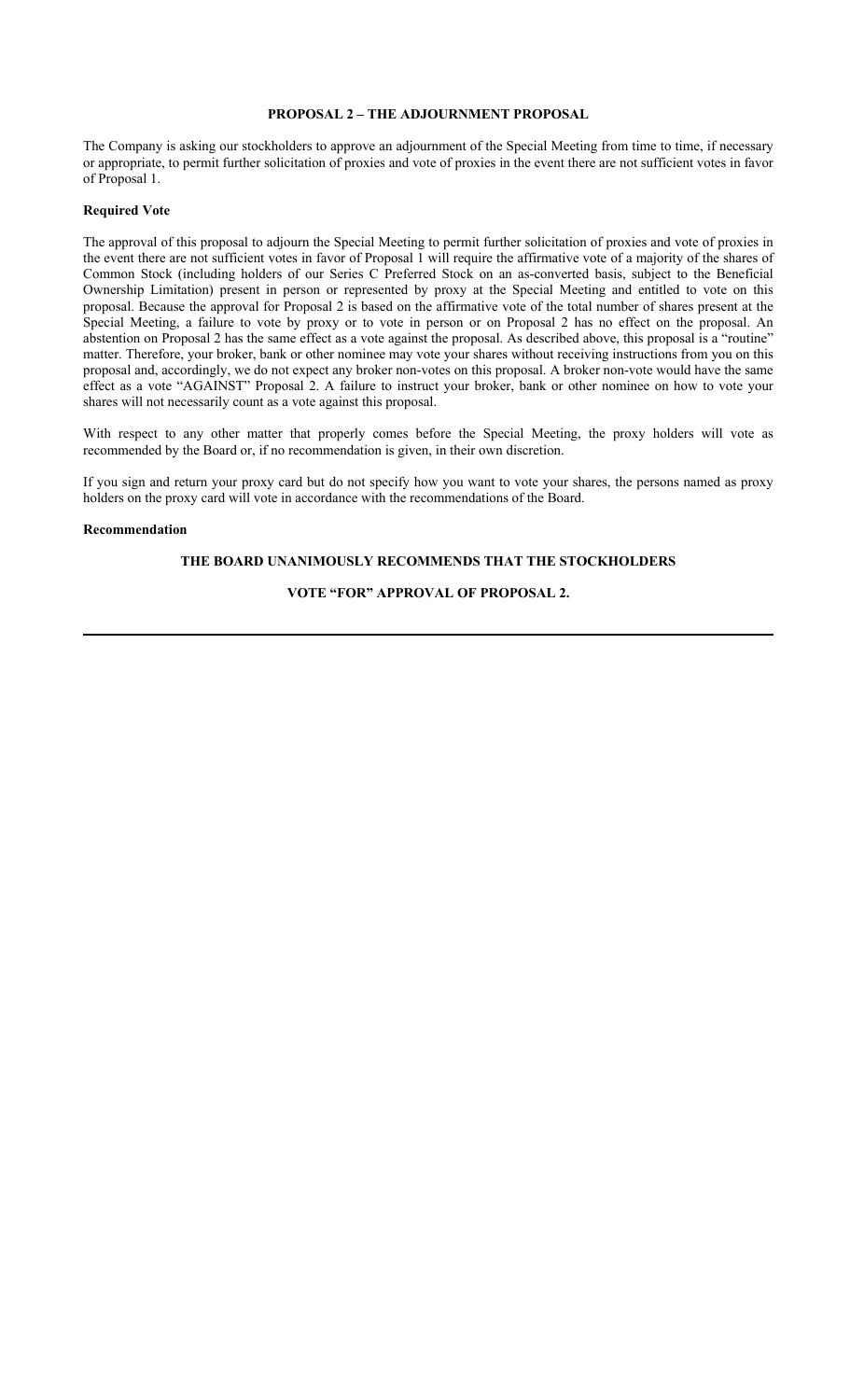#### **SECURITY OWNERSHIP OF CERTAIN BENEFICIAL OWNERS AND MANAGEMENT**

The following table sets forth certain information with respect to the beneficial ownership of our Common Stock as of January 27, 2022 for: (i) each of our directors; (ii) each of our executive officers; (iii) all of our directors and executive officers as a group; and (iv) all persons, to our knowledge, that are the beneficial owners of more than five percent (5%) of the outstanding shares of Common Stock.

Beneficial ownership is determined in accordance with the rules of the SEC, and includes voting or investment power with respect to the securities. Shares of Common Stock subject to warrants or options that are presently exercisable, or exercisable within 60 days of January 27, 2022, which are indicated by footnote, are deemed outstanding in computing the percentage ownership of the person holding the options, but not in computing the percentage ownership of any other person. Except as otherwise indicated, the holders listed below have sole voting and investment power with respect to all shares of Common Stock shown, subject to applicable community property laws.

Percentage ownership is based on 38,801,442 shares of Common Stock outstanding on January 27, 2022. An asterisk (\*) represents beneficial ownership of less than 1%.

| <b>Name of Beneficial Owner</b>                               |               | <b>Shares of Common Stock</b> |  |
|---------------------------------------------------------------|---------------|-------------------------------|--|
|                                                               | <b>Number</b> | Percent                       |  |
| <b>Named Executive Officers and Directors</b>                 |               |                               |  |
| Louis Ignarro, Ph.D.                                          | 598,404(1)    | $1.5\%$                       |  |
| Steven A. Kriegsman                                           | 3,643,731(2)  | $9.2\%$                       |  |
| Joel Caldwell                                                 | 335, 373(3)   | ∗                             |  |
| Jennifer Simpson                                              | $\theta$      | $\ast$                        |  |
| John Y. Caloz                                                 | 592,424(4)    | $1.5\%$                       |  |
| Stephen Snowdy, Ph.D.                                         | $\theta$      | $*$                           |  |
| All executive officers and directors as a group (six persons) | 5,194,932(5)  | 12.8%                         |  |
| <b>Name and Address of 5% Beneficial Owners</b>               |               |                               |  |
| ImmunityBio, Inc.                                             | 1,969,697     | $5.1\%$                       |  |
| 9920 Jefferson Blvd.                                          |               |                               |  |
| Culver City, CA 90232                                         |               |                               |  |

(1) Includes 167,857 shares subject to options or warrants.

(2) Includes 933,198 shares subject to options or warrants.

(3) Includes 60,000 shares subject to options or warrants.

(4) Includes 591,667 shares subject to options or warrants.

(5) Includes 1,777,723 shares subject to options or warrants.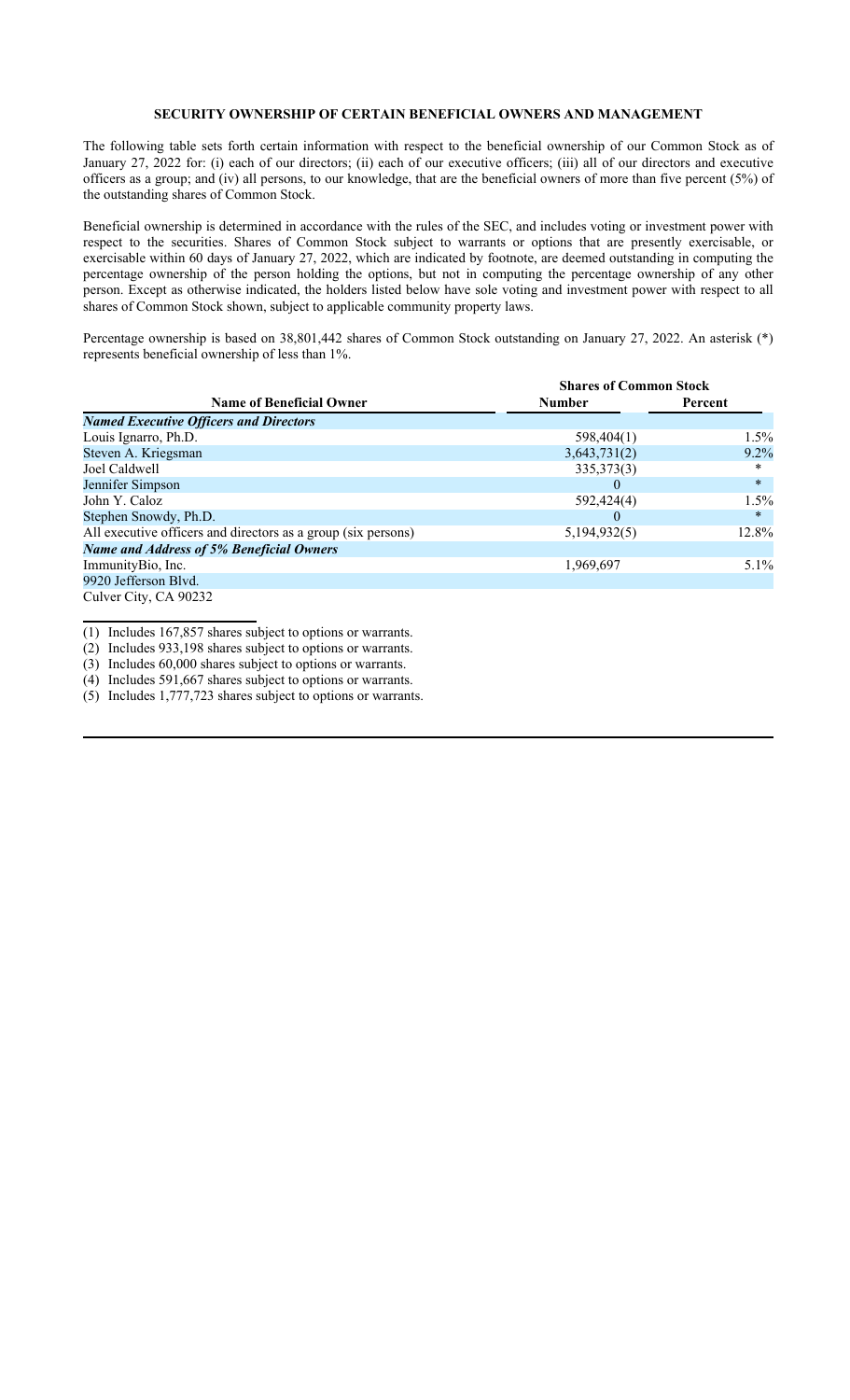#### **REQUIREMENTS FOR ADVANCE NOTIFICATION OF NOMINATIONS AND STOCKHOLDER PROPOSALS**

Under SEC Rule 14a-8, any stockholder desiring to submit a proposal for inclusion in our proxy materials for our 2022 Annual Meeting of Stockholders must provide the Company with a written copy of that proposal by not fewer than 120 days before the anniversary of the mailing of the release of the related proxy statement for such meeting, or February 14, 2022. However, if the date of our 2022 Annual Meeting changes by more than 30 days from the date on which our 2021 Annual Meeting is held, then the deadline would be a reasonable time before we begin to print and send our proxy materials for our 2022 Annual Meeting. Notice of stockholder proposals submitted outside of SEC Rule 14a-8 must be received by the same date. Stockholder proposals should be addressed to the Company at 11726 San Vicente Blvd, Suite 650, Los Angeles, California.

Stockholder proposals submitted other than for inclusion in our proxy materials or stockholder nominations for director must submit notice of such proposals or nominations by personal delivery or registered mail not fewer than 120 nor more than 150 days before the anniversary of the mailing of the proxy statement for the 2022 Annual Meeting of Stockholders.

#### **OTHER MATTERS**

The Board does not intend to bring any other matters before the Special Meeting and has no reason to believe any other matters will be presented.

#### **Delivery of Proxy Materials to Households**

Some banks, brokers, and other nominee record holders may be participating in the practice of "householding" proxy statements and annual reports. This means that only one copy of this notice and Proxy Statement may have been sent to multiple stockholders in your household. If you would prefer to receive separate copies of a Proxy Statement or annual report either now or in the future, please contact your bank, broker or other nominee. Upon written request to us at CytRx Corporation, 11726 San Vicente Boulevard, Suite 650, Los Angeles, California 90049, Attention: Corporate Secretary, or by telephone at 310-826-5648, we will promptly deliver without charge, upon oral or written request, a separate copy of the proxy material to any stockholder residing at an address to which only one copy was mailed. In addition, stockholders sharing an address can request delivery in the future of only a single copy of annual reports or proxy statements if they are currently receiving multiple copies upon written or oral request to us at the address and telephone number stated above.

#### **REGARDLESS OF WHETHER YOU PLAN TO ATTEND THE SPECIAL MEETING, PLEASE READ THIS PROXY STATEMENT AND THEN VOTE, ELECTRONICALLY BY INTERNET OR BY TELEPHONE, OR BY POSTAL MAIL, AS PROMPTLY AS POSSIBLE. VOTING PROMPTLY WILL ENSURE THAT YOUR SHARES ARE REPRESENTED AT THE SPECIAL MEETING.**

#### **WHERE YOU CAN FIND ADDITIONAL INFORMATION**

We are subject to the informational requirements of the Securities Exchange Act of 1934, as amended, and, therefore, we file annual, quarterly and current reports, proxy statements and other information with the SEC. Our SEC filings are available to the public on the SEC's website at www.sec.gov. The SEC's website contains reports, proxy and information statements and other information regarding issuers, such as us, that file electronically with the SEC. You may also read and copy any document we file with the SEC at the SEC's Public Reference Room at 100 F Street, N.E., Room 1580, Washington, D.C. 20549. You may also obtain copies of these documents at prescribed rates by writing to the SEC. Please call the SEC at 1-800-SEC-0330 for further information on the operation of its Public Reference Room.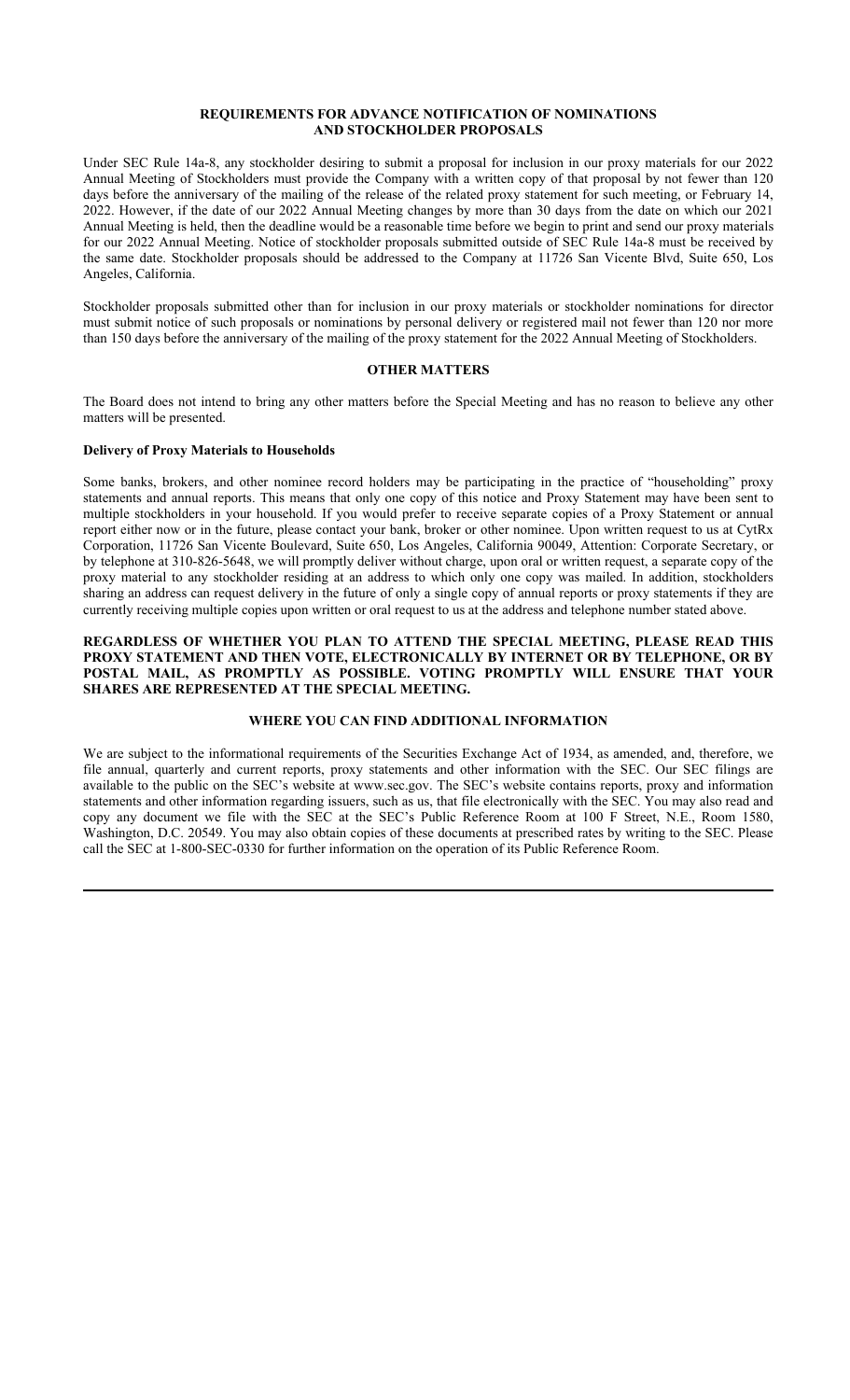### **Annexes**

(see following pages for each Annex referenced in the Proxy Statement)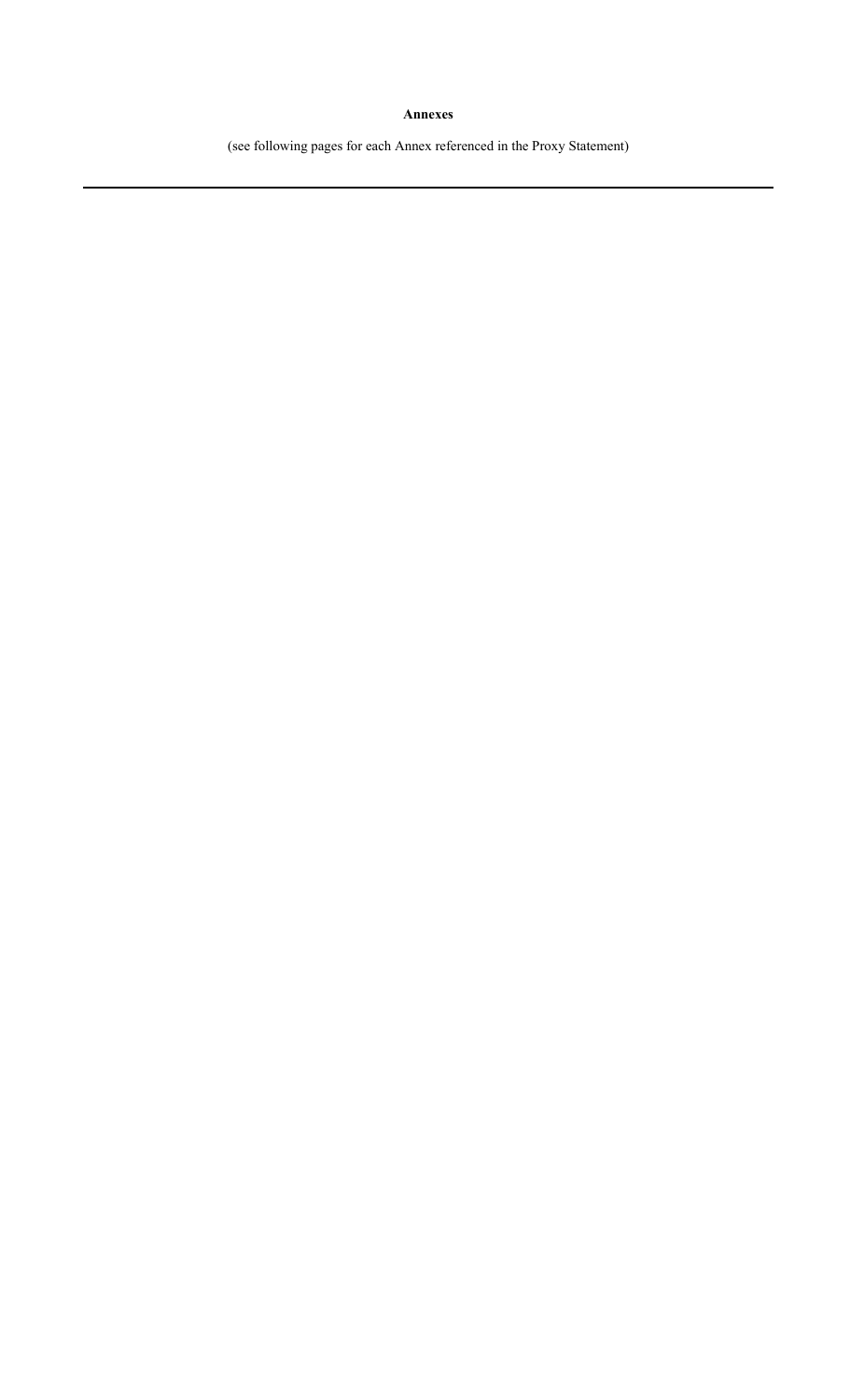#### **Annex A**

#### **FORM OF CERTIFICATE OF AMENDMENT TO RESTATED CERTIFICATE OF INCORPORATION OF CYTRX CORPORATION**

The Restated Certificate of Incorporation of the Corporation is hereby amended by deleting in its entirety the Fourth Article and by replacing it with the following:

"FOURTH. The total number of shares of all classes of stock that the corporation shall have the authority to issue is Sixty-Three Million Two Hundred Twenty-Seven Thousand Two-Hundred Seventy-Three (63,227,273), of which Sixty-Two Million Three Hundred Ninety-Three Thousand Nine Hundred Forty (62,393,940) shall be common stock, par value \$0.001 per share (the "Common Stock"), and Eight Hundred Thirty-Three Thousand Three Hundred Thirty-Three (833,333) shall be preferred stock, par value \$0.01 per share (the "Preferred Stock").

The Board of Directors is hereby authorized, subject to any limitations prescribed by law, to provide for the issuance of the shares of Preferred Stock in series, and by filing a Certificate pursuant to the applicable law of the State of Delaware (hereinafter referred to as a "Preferred Stock Designation"), to establish from time to time the number of shares to be included in each such series, and to fix the designations, powers, preferences, and rights of the shares of each such series, any qualifications, limitations or restrictions thereof."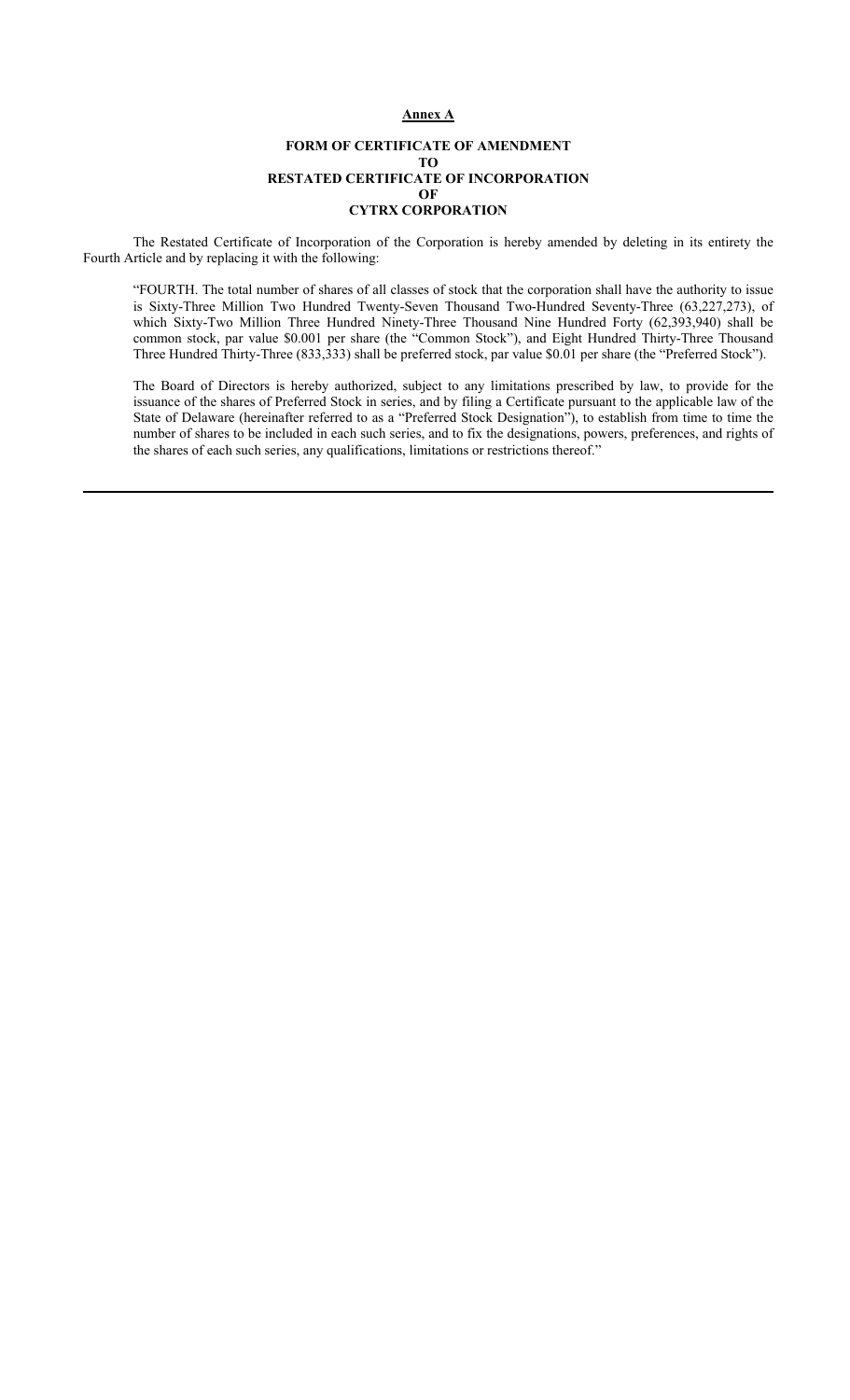CYTRX CORPORATION<br>ATTN: JOHN CALOZ<br>11726 SAN VICENTE BLVD.<br>SUITE 650<br>LOS ANGELES, CA 90049



VOTE BY INTERNET - www.proxyvote.com or scan the QR Barcode above<br>Use the Internet to transmit your voting instructions and for electronic delivery of<br>information up until 11:59 P.M. Eastern Time on March 14, 2022. Have yo

**ELECTRONIC DELIVERY OF FUTURE PROXY MATERIALS**<br> **ELECTRONIC DELIVERY OF FUTURE PROXY MATERIALS**<br>
If you would like to reduce the costs incurred by our company in mailing proxy materials,<br>
you can consent to receiving all

VOTE BY PHONE - 1-800-690-6903<br>Use any touch-tone telephone to transmit your voting instructions up until<br>11:59 PM. Eastern Time on March 14, 2022. Have your proxy card in hand when you<br>call and then follow the instruction

VOTE BY MAIL<br>Mark, sign and date your proxy card and return it in the postage-paid envelope<br>we have provided or return it to Vote Processing, c/o Broadridge, 51 Mercedes<br>Way, Edgewood, NY 11717.

| KEEP THIS PORTION FOR YOUR RECORDS<br>DETACH AND RETURN THIS PORTION ONLY                                                                                                                                                                                                                                                                                                                                                                                                                    |                     |   |
|----------------------------------------------------------------------------------------------------------------------------------------------------------------------------------------------------------------------------------------------------------------------------------------------------------------------------------------------------------------------------------------------------------------------------------------------------------------------------------------------|---------------------|---|
|                                                                                                                                                                                                                                                                                                                                                                                                                                                                                              |                     |   |
|                                                                                                                                                                                                                                                                                                                                                                                                                                                                                              |                     |   |
|                                                                                                                                                                                                                                                                                                                                                                                                                                                                                              |                     |   |
|                                                                                                                                                                                                                                                                                                                                                                                                                                                                                              |                     |   |
|                                                                                                                                                                                                                                                                                                                                                                                                                                                                                              | For Against Abstain |   |
| To approve an amendment to the Company's Restated Certificate of Incorporation to increase the number of shares of its authorized common stock,<br>par value \$0,001 per share (the Common Stock), from 41,666,666 shares to 62,393,940 shares, and to make a corresponding change to the number<br>of authorized shares of capital stock (the Authorized Share Increase Proposal), in order to comply with the Company's contractual obligations under a                                    | n                   | U |
|                                                                                                                                                                                                                                                                                                                                                                                                                                                                                              | For Against Abstain |   |
| To approve an adjournment of the Special Meeting to a later date or dates, if necessary, to permit further solicitation and vote of proxies in the event                                                                                                                                                                                                                                                                                                                                     | н                   | O |
| NOTE: The proposals to be voted on may also include such other business as may properly come before the meeting or any adjournment thereof.                                                                                                                                                                                                                                                                                                                                                  |                     |   |
|                                                                                                                                                                                                                                                                                                                                                                                                                                                                                              |                     |   |
|                                                                                                                                                                                                                                                                                                                                                                                                                                                                                              |                     |   |
|                                                                                                                                                                                                                                                                                                                                                                                                                                                                                              |                     |   |
|                                                                                                                                                                                                                                                                                                                                                                                                                                                                                              |                     |   |
|                                                                                                                                                                                                                                                                                                                                                                                                                                                                                              |                     |   |
| Please sign this Proxy exactly as your name appears on your stock certificate and date it below. Where shares are held jointly, each stockholder must sign.<br>When signing as executor, administrator, trustee, or guardian, please give your full title as such. If a corporation, please sign using the full corporate name by<br>president or other authorized officer, indicating the officer's title. If a partnership, please sign in the partnership's name by an authorized person. |                     |   |
|                                                                                                                                                                                                                                                                                                                                                                                                                                                                                              |                     |   |
| Date                                                                                                                                                                                                                                                                                                                                                                                                                                                                                         |                     |   |
|                                                                                                                                                                                                                                                                                                                                                                                                                                                                                              |                     |   |